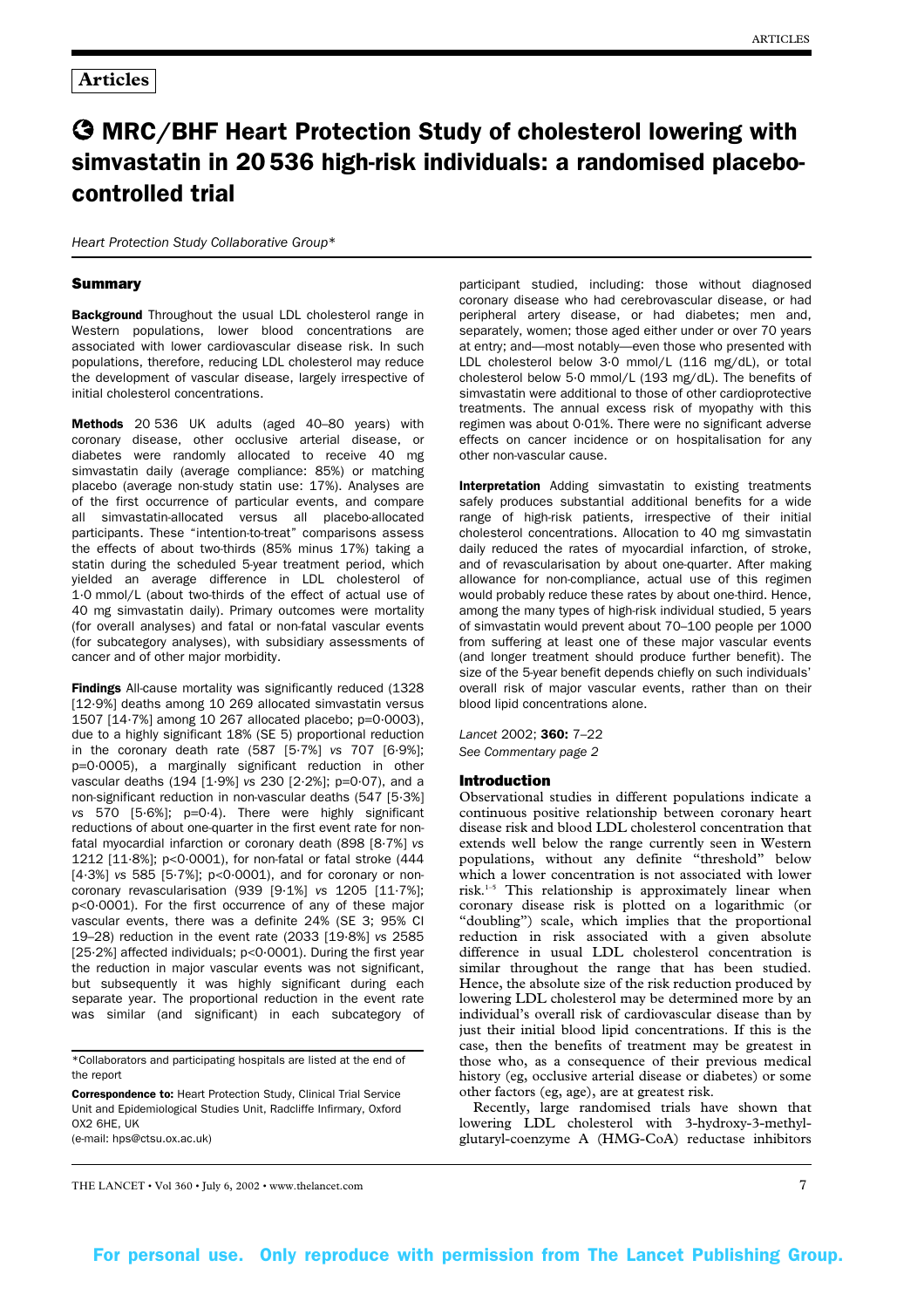("statins") reduces coronary mortality and morbidity in some types of high-risk patient.<sup>6-11</sup> Typically in those trials, an average reduction in LDL cholesterol of about 1 mmol/L maintained for about 5 years produced a reduction in non-fatal myocardial infarction and coronary death of about one-quarter (which is about half the effect associated epidemiologically with a long-term difference of 1 mmol/L in people without diagnosed vascular disease<sup> $2,4$ </sup>). But, even after those trials, there was still only limited evidence about the effects of such treatment in many specific types of high-risk patient—in particular, those without diagnosed coronary disease who have diabetes or non-coronary occlusive arterial disease; those who are female or elderly; and those with belowaverage LDL cholesterol concentrations for Western populations.12-15 Moreover, although those trials did not find any excess of non-coronary deaths or major morbidity, further evidence was still needed of the longterm effects of lowering LDL cholesterol on cause-specific mortality and on cancers of particular sites.<sup>16-22</sup>

The Heart Protection Study aimed to help resolve some of those remaining uncertainties by assessing the longterm effects of cholesterol-lowering therapy on vascular and non-vascular mortality and major morbidity in a wide range of circumstances. To do this reliably, it included large numbers of people at substantial risk of death from both vascular and other causes, and involved a substantial LDL cholesterol reduction maintained for several years.

# Patients and methods

Details of the study objectives, design, and methods have been reported previously<sup>12,23</sup> (including the protocol on the study website: www.hpsinfo.org), and are summarised below. As well as comparing the effects of cholesterollowering therapy versus matching placebo in 20 536 randomised participants (which is the subject of the present report), a " $2\times2$  factorial" design was used to allow the separate assessment of antioxidant vitamin supplementation (see accompanying report $24$ ).

# *Eligibility*

Men and women aged about 40–80 years with non-fasting blood total cholesterol concentrations of at least 3·5 mmol/L (135 mg/dL) were eligible provided they were considered to be at substantial 5-year risk of death from coronary heart disease because of a past medical history of: (i) coronary disease (ie, myocardial infarction, unstable or stable angina, coronary artery bypass graft, or angioplasty); or (ii) occlusive disease of non-coronary arteries (ie, non-disabling stroke not thought to be haemorrhagic, transient cerebral ischaemia, leg artery stenosis [eg, intermittent claudication], carotid endarterectomy, other arterial surgery or angioplasty); or (iii) diabetes mellitus (whether type 1 or type  $2^{12,25}$ ); or (iv) treated hypertension (if also male and aged at least 65 years, in order to be at similar risk to the other disease categories). No upper limit of blood cholesterol concentration for inclusion was imposed since there were people (such as those who had not previously had a myocardial infarction, or were female or elderly) in whom many clinicians were substantially uncertain as to the benefits of lowering even an "elevated" cholesterol. But, anyone in whom statin therapy was considered by their own doctor to be clearly indicated was not to be randomised.

In addition, people were ineligible if they had: chronic liver disease (cirrhosis or hepatitis) or evidence of abnormal liver function (eg, alanine aminotransferase  $>67$  IU/L [1 $\cdot$ 5 times the central laboratory upper limit of normal: ULN]); severe renal disease or evidence of impaired renal function (creatinine  $>200$   $\mu$ mol/L); inflammatory muscle disease (eg, dermatomyositis or polymyositis) or evidence of muscle problems (creatine kinase >750 IU/L  $[3 \times ULN]$ ; concurrent treatment with ciclosporin, fibrates, or high-dose niacin; child-bearing potential (premenopausal woman not sterilised or using reliable contraception); severe heart failure; some lifethreatening condition other than vascular disease or diabetes (eg, severe chronic airways disease or any cancer other than non-melanoma skin cancer); or conditions that might limit long-term compliance (eg, severely disabling stroke, dementia, or psychiatric disorder).

# *Recruitment*

Medical collaborators from 69 UK hospitals appointed senior nurses to run special clinics for the study (see Acknowledgments) and, with the help of the coordinating centre, obtained local ethics committee approval. Records of patient discharges and of special wards or clinics were used to identify potentially eligible candidates who, with the agreement of their general practitioners, were invited to the local study clinics. At the initial screening visit, a non-fasting blood sample was taken and guidance provided about modification of diet and other risk factors for vascular disease. Those individuals who appeared eligible for the study were given detailed information about it, and asked for their written agreement to participate.

Potentially eligible people entered a prerandomisation "run-in" phase, which was intended chiefly to limit subsequent randomisation to those likely to take the randomly allocated study treatment for at least 5 years.<sup>26</sup> Run-in treatment involved 4 weeks of placebo (to allow review of liver enzymes, creatinine, and creatine kinase by the central laboratory before starting any simvastatin) followed by 4–6 weeks of a fixed dose of 40 mg simvastatin daily (to allow a prerandomisation assessment of the LDL-lowering "responsiveness" of each individual: see Results). The general practitioner was informed during the run-in of their patient's lipid profile, including LDL cholesterol measured directly (rather than estimated from the Friedewald equation<sup>27</sup>) which is accurate in nonfasting samples.28,29 If the general practitioner considered there to be a clear indication for (or, conversely, a clear contraindication to) statin therapy then that person was not to be offered randomisation. Compliant individuals who did not have a major vascular event or other serious problem during the run-in, and agreed to participate in the study for several years, were randomly allocated to receive 40 mg simvastatin daily or matching placebo tablets in specially prepared calendar packs (and separately, using a  $2\times2$  factorial design, antioxidant vitamins [600 mg vitamin E, 250 mg vitamin C, and 20 mg β-carotene daily] or matching placebo capsules<sup>24</sup>). The central telephone randomisation system used a minimisation algorithm<sup>30</sup> to balance the treatment groups with respect to eligibility criteria and other major prognostic factors.

# *Follow-up*

Following randomisation between July, 1994, and May, 1997, participants were to be seen in the study clinics for routine follow-up checks and blood safety monitoring at 4, 8, and 12 months and then 6-monthly until the final follow-up visits between May and October, 2001. Those who became unable or unwilling to attend the clinics were to be contacted by telephone at the time of their scheduled follow-up (or, alternatively, follow-up was to be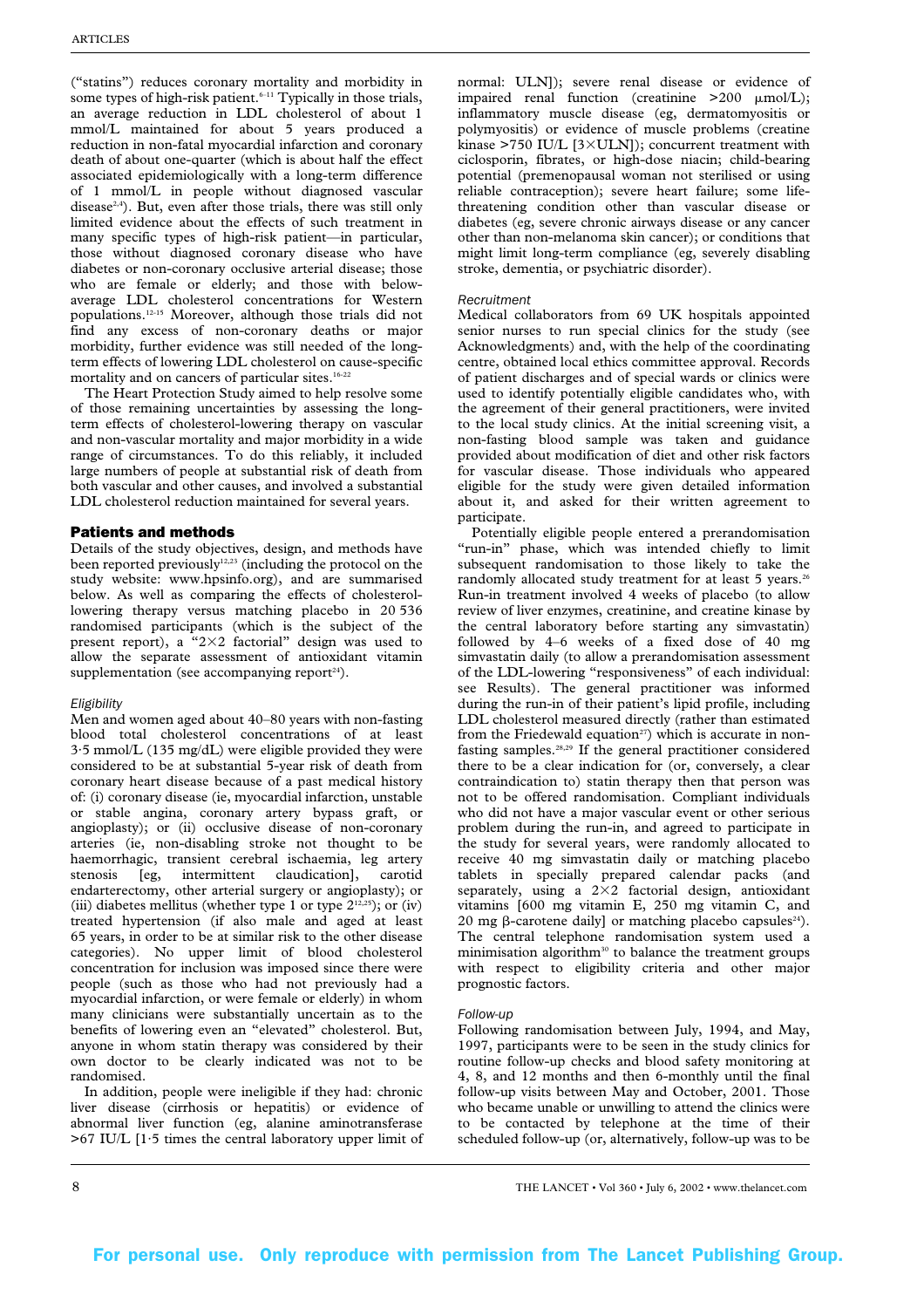maintained via their general practitioner), but their allocated study simvastatin or matching placebo tablets were to be stopped (since blood safety monitoring could not be continued). Compliance with study treatment was assessed at each follow-up by reviewing the calendarpacked tablets remaining and, for those who had stopped, the reasons for doing so were sought. Participants and their general practitioners were advised of results emerging from other relevant studies,<sup>6-11</sup> and encouraged to use a non-study statin if they considered that it had become indicated. During the early part of the study, participants who were prescribed a non-study statin were routinely advised to stop their study simvastatin or placebo tablets. But, that policy was changed in early 1998 (when 80 mg simvastatin daily became a licensed dose) to allow continuation of the study tablets along with non-study statin regimens not exceeding, in lipid-lowering potency, the equivalent of about 40 mg simvastatin daily. Blood samples were taken at each follow-up visit for central laboratory assay of alanine aminotransferase to monitor liver function, and of creatine kinase in any participant reporting unexplained muscle symptoms or concomitant use of non-study statin with the study tablets. To assess the effects of the treatment allocation on the lipid profile during the study, assays were performed in non-fasting blood collected from a selected sample of about 5% of participants due for follow-up at about the same time each year, and from all participants attending follow-up between August, 2000, and February, 2001. Differences between the treatment groups in average blood lipid concentrations were based on comparisons between all those allocated simvastatin and all those allocated placebo, irrespective of whether or not they were still compliant (with any missing data imputed from the initial screening values, assuming non-compliance).

Information was recorded at each follow-up of any suspected myocardial infarction, stroke, vascular procedure, cancer or other serious adverse experience, and of the main reasons for all other hospital admissions (including day cases). Further details were sought from the participant's general practitioner (plus, if considered necessary for coding, from any relevant hospital records) about all reports that might relate to major vascular events, cancers, or deaths, and from the UK national registries about the sites of any registered cancers and the certified causes of any deaths. All such information was reviewed by coordinating centre clinical staff who were kept unaware of the study treatment allocation, and events were coded according to prespecified criteria. Analyses were to be based on confirmed plus unrefuted reports of events, with definite confirmation for 98% of the myocardial infarctions, strokes, and revascularisations that were included. Confirmation of myocardial infarction required evidence of either: (i) two or more of: (a) typical symptoms, (b) diagnostic electrocardiographic changes, and (c) diagnostic elevations of cardiac enzyme concentrations; or (ii) necropsy findings of myocardial infarction that corresponded to symptom onset. ("Silent" myocardial infarctions were not to be included.) Deaths attributed to myocardial infarction, other coronary disease (including heart failure due to coronary disease), and sudden or unexpected deaths (without post-mortem evidence of another cause) were classified as coronary death. Stroke was defined as rapid (or uncertain) onset of focal or global neurological deficit lasting more than 24 h or leading to death, with clinical evidence supplemented by neurological imaging or necropsy required to classify strokes as probably ischaemic or probably haemorrhagic. (Subarachnoid haemorrhage was to be included, but subdural haematoma or transient cerebral ischaemia was not.) The severity of the stroke was classified as "mild" when there seemed to be no interference with lifestyle, "moderate" when some help was needed for everyday activities, "severe" when constant care and attention was needed, and "fatal" when death occurred within about 1 month. Amputations were to be included in noncoronary revascularisation since, in this population, most were expected to be due to occlusive vascular disease. Cancers were classified according to their primary anatomical site (rather than their histology), except that skin cancers were subclassified as melanoma or nonmelanoma.

# *Statistical analysis*

The data analysis plan was prespecified either in the original protocol<sup>23</sup> or in amendments (see study website) made before any analyses of the effects of treatment on clinical outcomes were available to the Steering Committee. All comparisons involved logrank analyses of the first occurrence of particular events during the scheduled treatment period after randomisation among all those allocated 40 mg simvastatin daily versus all those allocated matching placebo tablets (ie, they were "intention-to-treat" analyses).<sup>31</sup> The logrank analysis yielded the average event or death rate ratio (with the proportional reduction in this ratio expressed as a percentage) and the test of statistical significance (twosided p value). The primary comparisons were of the effects of allocation to simvastatin on deaths from all causes, from coronary heart disease, and from all other causes. Secondary comparisons were of the effects: (i) on specific non-coronary causes of death; (ii) on "major coronary events" (defined as non-fatal myocardial infarction or death from coronary disease), and on "major vascular events" (defined as major coronary events, strokes of any type, and coronary or non-coronary revascularisations), during the first 2 years and during the later years of scheduled treatment; and (iii) on non-fatal or fatal strokes of any type. Other secondary comparisons included the effects on major coronary events, and on major vascular events, in different subcategories of prior disease and in other major subcategories determined at study entry. Tests for heterogeneity or, if more appropriate, trend were to be used to assess whether the proportional effects observed in specific subcategories differed clearly from the overall effects (after due allowance for multiple comparisons). In addition, several tertiary outcomes were prespecified (including sitespecific cancer, cerebral haemorrhage, vascular procedures, hospitalisation for angina and for fractures, cognitive impairment, and loss of respiratory function), again with due allowance in interpretation to be made for the exploratory and, perhaps, data-dependent nature of these, and the many other, analyses that might be performed.31,32

Based on previous studies in similar populations, it was estimated that there might be about 1500 coronary deaths, plus similar numbers of non-fatal myocardial infarctions, among 20 000 such patients followed for an average of 5 years.<sup>23</sup> If so, and if cholesterol-lowering therapy reduced 5-year coronary heart disease mortality by about 25% and all-cause mortality by about 15%, then a study of this size with good compliance would have an excellent chance of demonstrating such effects at convincing levels of statistical significance (ie, >90% power to achieve  $p < 0.01$ ).<sup>23,33</sup> Moreover, in any particular category of these high-risk individuals, randomisation of at least a few thousand would allow reliable assessment of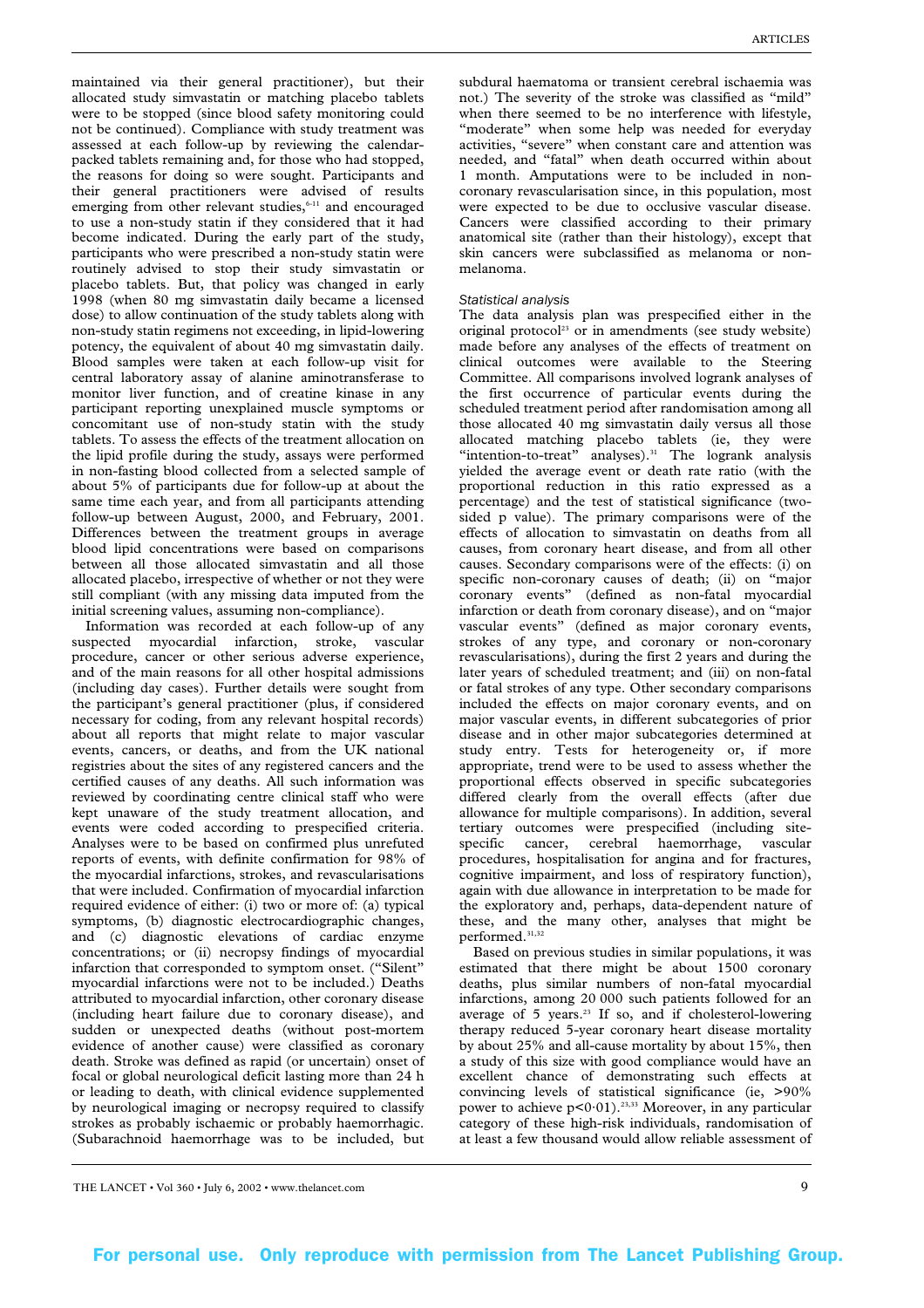a reduction of a quarter in the incidence rate of major coronary events and, particularly, of major vascular events (with about 5000 participants expected to have major coronary events, strokes, or revascularisations). There were also expected to be more than 1000 deaths from causes other than coronary disease and more than 1000 new cancers during the scheduled follow-up, which would allow reasonably reliable assessment of the 5-year effects of treatment on the main non-coronary causes of death and on the main types of cancer (especially in conjunction with results from the other large statin trials<sup>34</sup>).

During the study, interim analyses of mortality and of other major events were supplied at least annually to the independent Data Monitoring Committee. In the light of those analyses and the results of any other relevant trials, the Data Monitoring Committee was to advise the Steering Committee if, in their view, the randomised comparisons in the study had provided both (i) "proof beyond reasonable doubt" that, either for all participants or for some specific types of participant, use of statin therapy was clearly indicated or clearly contraindicated in terms of a net difference in all-cause mortality; and (ii) evidence that might reasonably be expected to influence materially the management of patients by many clinicians who were already aware of any other available trial results. As this did not happen, the Steering Committee, the collaborators, the funding agencies, and the coordinating centre staff (except those supplying the confidential analyses) remained unaware of the results on mortality and major morbidity until completion of the scheduled treatment period.

# *Role of the funding source*

The study was designed, conducted, analysed, and interpreted by the investigators entirely independently of all funding sources.



# Figure 1: Trial profile

Numbers lost to follow-up relate to those without information to the end of the scheduled treatment period for mortality (as well as morbidity) and for morbidity alone.

# **Results**

#### *Patient enrolment*

63 603 people attended the initial screening clinic visit, and 32 145 were potentially eligible and agreed to enter the prerandomisation run-in phase of the study (figure 1).<sup>23</sup> Of those who entered run-in, 36% were not subsequently randomised: 26% chose not to enter the trial or did not seem likely to be compliant for 5 years, 5% were considered by their own doctors to have a clear indication for (or, rarely, contraindication to) statin therapy, 3% had elevated concentrations of liver enzymes, creatinine, or creatine kinase in their pretreatment screening blood sample, 2% attributed various problems to the run-in treatment (with about half doing so before starting any simvastatin), 1% had non-fasting screening total cholesterol below 3·5 mmol/L, 0·3% reported having myocardial infarction, stroke, or hospitalisation for angina during run-in, and two (0·01%) developed myopathy. Nobody was excluded because of elevations in liver enzymes during run-in: central laboratory assay of blood collected at the randomisation visit did subsequently identify alanine aminotransferase  $>4\times$ ULN in two people who had been randomised, but both continued in the study and those elevations were not persistent.

A total of 20 536 individuals (15 454 men and 5082 women) were randomised, with 5806 aged at least 70 years at study entry. Previous myocardial infarction was reported by 8510 (41% of those randomised), some other history of coronary disease by 4876 (24%), and no history of coronary disease by 7150 (35%). Among the 7150 participants without diagnosed coronary disease, 1820 had cerebrovascular disease, 2701 had peripheral arterial disease, and 3982 had diabetes mellitus (with some having more than one of these three conditions), whereas among the 13 386 with known coronary disease, 1460, 4047, and 1981, respectively, had these conditions (again, with some "nonadditivity" of these groups: see subcategory figure below). Although treated hypertension was recorded in 8457 (41%) participants, only 237 (1%) were included on the basis of hypertension alone. At the initial screening visit before any statin treatment had started, those participants who were subsequently randomised had mean non-fasting blood concentrations of total cholesterol of 5·9 mmol/L (SD 1·0), directly measured LDL cholesterol of  $3.4 \text{ mmol/L}$  (0.8), HDL-cholesterol of 1·06 mmol/L (0·33), triglycerides of 2·1 mmol/L (1·4), apolipoprotein  $A_1$  of 1·20 g/L (0·22), and apolipoprotein B of 1.14  $g/L$  (0.23). The large size of the study (and the use of minimisation) produced good balance between the treatment groups prerandomisation prognostic features that were measured (see subcategory figures below), and should have done likewise for those that were not.

# *Compliance and effects on blood lipids*

The mean duration of follow-up was 5 years for all randomised participants: 5·3 years for those who survived

| Follow-up (years)  | Simvastatin-allocated | <b>Placebo-allocated</b> |
|--------------------|-----------------------|--------------------------|
| 1                  | 8994/10 107 (89%)     | 389/10 088 (4%)          |
|                    | 8457/9909 (85%)       | 889/9826 (9%)            |
| 3                  | 8122/9664 (84%)       | 1608/9563 (17%)          |
| 4                  | 7764/9388 (83%)       | 2262/9241 (24%)          |
| 5                  | 6058/7370 (82%)       | 2345/7225 (32%)          |
| Study average (SE) | $85\% (0.1)$          | $17\%$ (0.1)             |

For missing follow-up, non-compliance is assumed. Restriction of this analysis to those who had not yet suffered a major vascular event did not materially alter the estimated average use of statin therapy: 86% simvastatin-allocated versus 15% placebo-allocated (71% difference).

Table 1: Compliance with study simvastatin ( $\geq 80\%$  taken) and/or use of non-study statin during follow-up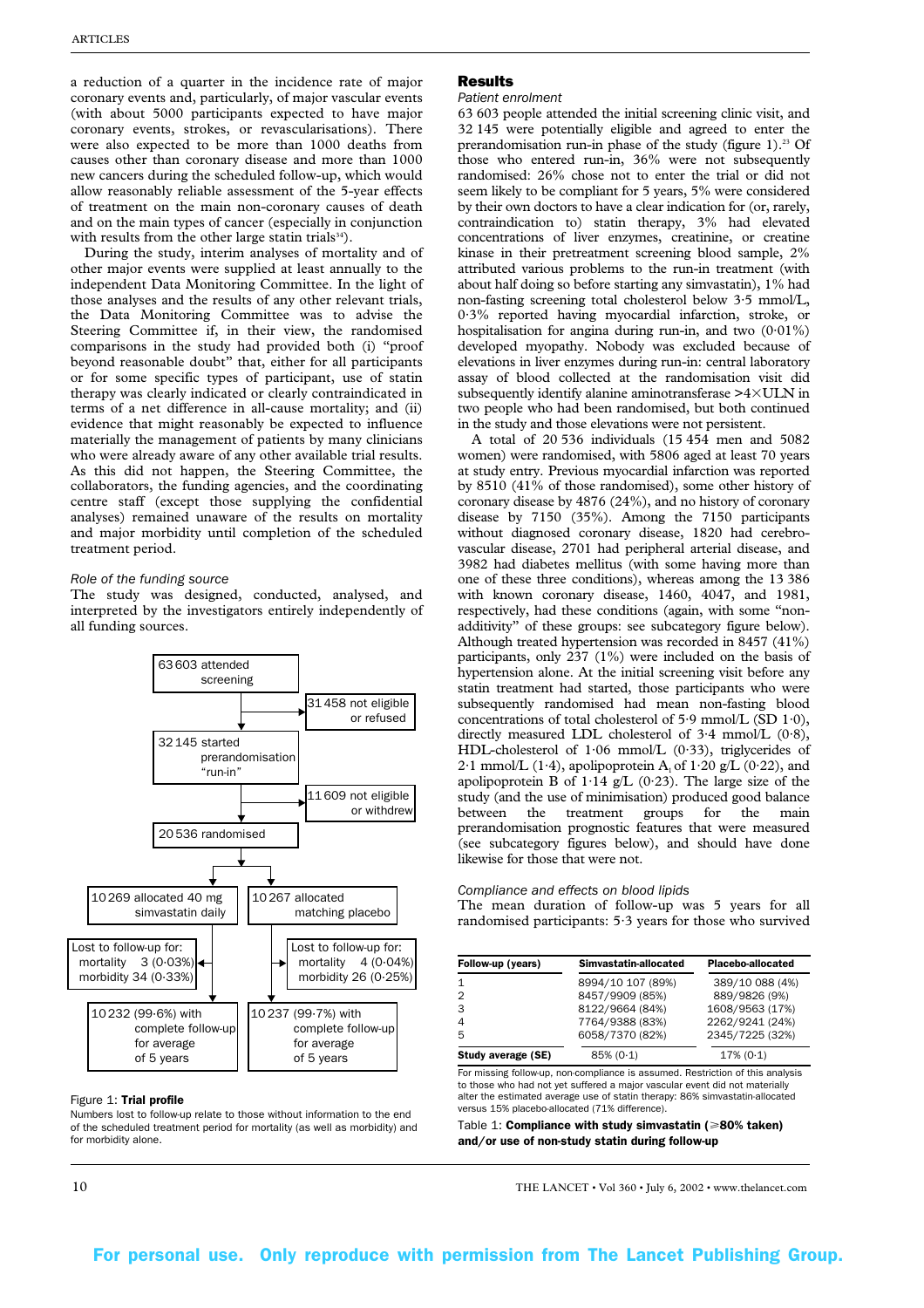| Follow-up (years) | Mean (SE) difference in concentrations (simvastatin minus placebo)*                                               |              |            |              |              |               |  |  |
|-------------------|-------------------------------------------------------------------------------------------------------------------|--------------|------------|--------------|--------------|---------------|--|--|
|                   | LDL cholesterol<br>HDL cholesterol<br>Triglycerides<br>Total cholesterol<br>Apolipoprotein B<br>Apolipoprotein A, |              |            |              |              |               |  |  |
|                   | $-1.7(0.08)$                                                                                                      | $-1.3(0.06)$ | 0.02(0.02) | $-0.4(0.08)$ | 0.020(0.015) | $-0.36(0.02)$ |  |  |
| 3                 | $-1.2(0.09)$                                                                                                      | $-0.9(0.08)$ | 0.02(0.03) | $-0.4(0.11)$ | 0.001(0.016) | $-0.29(0.03)$ |  |  |
| 5                 | $-0.8(0.03)$                                                                                                      | $-0.7(0.03)$ | 0.02(0.01) | $-0.2(0.04)$ | 0.004(0.026) | $-0.18(0.04)$ |  |  |
| Study average     | $-1.2(0.02)$                                                                                                      | $-1.0(0.02)$ | 0.03(0.01) | $-0.3(0.03)$ | 0.010(0.007) | $-0.28(0.01)$ |  |  |

\*Intention-to-treat comparisons, with missing data imputed from initial pretreatment screening values; mmol/L for total, LDL, HDL, and triglycerides, and g/L for apolipoproteins. Similar average differences with simvastatin versus placebo allocation were observed in the presence and absence of the study vitamins for total cholesterol (–1·20 [0·03] in those allocated vitamins and –1·18 [0·03] in those allocated matching placebo), for LDL cholesterol (–0·95 [0·02] and –0·97 [0·02]), for HDL cholesterol (0·02 [0·01] and 0·04 [0·01]), and for triglycerides (–0·31 [0·04] and –0·26 [0·04]).

Table 2: Differences in plasma concentrations of lipids during follow-up

to the scheduled end of study treatment and about half that for those who did not (yielding 51 121 person-years among all those allocated simvastatin and 50 664 among all those allocated placebo). Compliance at each followup was defined as at least 80% of the scheduled simvastatin or placebo tablets having been taken since the previous follow-up (with only about 2% of participants reported to be taking some, but less than 80%, of the treatment). Participants allocated placebo were more likely to be prescribed a non-study statin by their own doctors, presumably because their cholesterol concentrations during follow-up tended to be higher. (Of all 4002 participants taking a non-study statin at the final follow-up, 53% were using simvastatin, 28% atorvastatin, 10% pravastatin, 5% cerivastatin, and 4% fluvastatin.) Among participants allocated 40 mg simvastatin daily, 89% at the end of the first year of follow-up, and 82% at the end of the fifth year, remained compliant with their study tablets or were taking a non-study statin, yielding an average statin use during the scheduled treatment period of 85% (82% on their allocated simvastatin, 3% on nonstudy statin alone, and 2% on both: table 1). By contrast, among those allocated placebo, 4% at the end of the first year of follow-up, but 32% at the end of the fifth year, were taking non-study statin therapy, yielding an average of 17%. Hence, the average difference between these groups in the percentage actually taking a statin was about 67% (85% minus 17%), and a similar difference was found among those who had not yet suffered a major vascular event (see footnote to table 1). As a consequence, the intention-to-treat comparisons in this report assess the effects of about two-thirds of simvastatin-allocated participants actually taking 40 mg simvastatin daily.

Table 2 shows the blood lipid differences between those allocated simvastatin and those allocated placebo, with an average difference in LDL cholesterol during the study of 1·0 mmol/L being produced by the average difference of two-thirds in statin use (whereas actual use of 40 mg simvastatin daily would reduce LDL cholesterol by an average of about  $1.5 \text{ mmol/L}$  in this population). By contrast with the findings of a smaller study, $35$  the antioxidant vitamins studied<sup>24</sup> did not appreciably modify the effects of simvastatin on plasma lipid concentrations (see table 2 footnote). Table 3 subdivides the average use of study or non-study statin, and the average plasma concentrations of LDL cholesterol, by various presenting features. Non-study statin use in the placebo group was more common among those who had diagnosed coronary disease at entry, were younger, or, particularly, had higher pretreatment plasma concentrations of total or LDL cholesterol. In each subcategory in table 3, however, the average difference in statin use was still about two-thirds (range 60–78%) and the average difference in LDL cholesterol was about  $1.0 \text{ mmol/L}$  (0.8-1.1 mmol/L).

| <b>Presenting</b><br>Use of study/non-study statin (%) |                       |                   |                      | Plasma LDL cholesterol (mmol/L) |                   |                      |
|--------------------------------------------------------|-----------------------|-------------------|----------------------|---------------------------------|-------------------|----------------------|
| feature                                                | Simvastatin-allocated | Placebo-allocated | Absolute difference* | Simvastatin-allocated           | Placebo-allocated | Absolute difference* |
| <b>Prior disease</b>                                   |                       |                   |                      |                                 |                   |                      |
| Prior MI                                               | 87%                   | 22%               | 65%                  | 2.3                             | 3.2               | $-0.9$               |
| Other CHD                                              | 85%                   | 18%               | 67%                  | 2.3                             | 3.3               | $-1.0$               |
| No CHD                                                 | 83%                   | 11%               | 71%                  | 2.3                             | 3.3               | $-1.0$               |
| <b>Sex</b>                                             |                       |                   |                      |                                 |                   |                      |
| Male                                                   | 86%                   | 18%               | 68%                  | 2.2                             | 3.2               | $-1.0$               |
| Female                                                 | 82%                   | 16%               | 65%                  | 2.5                             | 3.4               | $-0.9$               |
| Age (years)                                            |                       |                   |                      |                                 |                   |                      |
| < 65                                                   | 85%                   | 20%               | 64%                  | 2.4                             | 3.2               | $-0.9$               |
| ≥65 < 70                                               | 87%                   | 18%               | 69%                  | 2.2                             | 3.3               | $-1.0$               |
| $\geq 70$                                              | 84%                   | 12%               | 72%                  | 2.2                             | 3.3               | $-1.1$               |
| Total cholesterol (mmol/L)                             |                       |                   |                      |                                 |                   |                      |
| < 5.0                                                  | 83%                   | 5%                | 78%                  | 1.8                             | 2.6               | $-0.9$               |
| $\geq 5.0 < 6.0$                                       | 85%                   | 15%               | 70%                  | 2.1                             | $3-1$             | $-1.0$               |
| ≥6.0                                                   | 86%                   | 26%               | 60%                  | 2.7                             | $3-7$             | $-1.0$               |
| LDL-cholesterol (mmol/L)                               |                       |                   |                      |                                 |                   |                      |
| <3.0                                                   | 83%                   | 8%                | 75%                  | 1.8                             | 2.7               | $-0.9$               |
| ≥3.0 < 3.5                                             | 86%                   | 16%               | 69%                  | 2.2                             | 3.2               | $-1.0$               |
| ≥3.5                                                   | 86%                   | 26%               | 60%                  | 2.7                             | $3-7$             | $-1.0$               |
| <b>Prerandomisation LDL response</b>                   |                       |                   |                      |                                 |                   |                      |
| Smaller (<38%)                                         | 83%                   | 18%               | 64%                  | 2.5                             | 3.3               | $-0.8$               |
| Average                                                | 86%                   | 18%               | 68%                  | 2.3                             | 3.3               | $-1.0$               |
| Larger ( $\geq 48\%$ )                                 | 86%                   | 16%               | 70%                  | 2.1                             | 3·2               | $-1.1$               |
| <b>All patients</b>                                    | 85%                   | 17%               | 67%                  | 2.3                             | 3.3               | $-1.0$               |

MI=myocardial infarction; CHD=coronary heart disease. \*The absolute difference in LDL cholesterol that would be produced by full compliance with 40 mg simvastatin daily can be estimated as the ratio of these two columns. For example, -1·0/67%=-1·4 mmol/L for all patients; and, likewise, -1·2, -1·4, and -1·7 mmol/L, respectively, for those presenting with LDL cholesterol <3.0,  $\geq$ 3.0<3.5, and  $\geq$ 3.5 mmol/L.

Table 3: Average use of statin (study or non-study), and average plasma LDL cholesterol concentrations, during follow-up

THE LANCET  $\cdot$  Vol 360  $\cdot$  July 6, 2002  $\cdot$  www.thelancet.com 11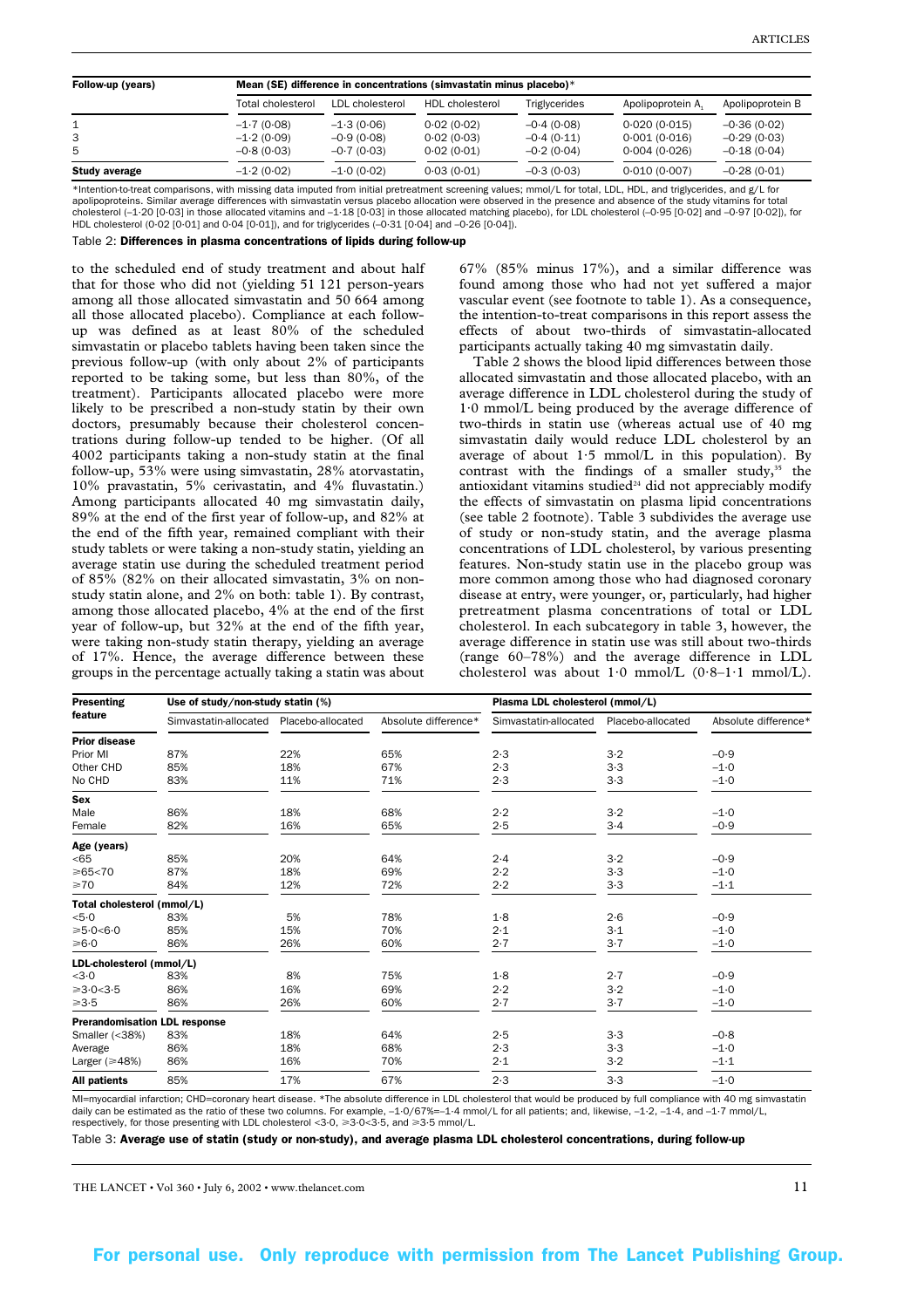|                     | Simvastatin-allocated<br>(n=10 269) | Placebo-allocated<br>(n=10 267) |
|---------------------|-------------------------------------|---------------------------------|
| <b>Elevated ALT</b> |                                     |                                 |
| $2 - 4 \times$ ULN  | 139(1.35%)                          | 131(1.28%)                      |
| $>4\times$ ULN      | 43 (0.42%)                          | 32(0.31%)                       |
| <b>Elevated CK</b>  |                                     |                                 |
| $4-10\times$ ULN    | 19(0.19%)                           | 13(0.13%)                       |
| $>10\times$ ULN*    | $11(0.11\%)$                        | 6(0.06%)                        |
| Myopathy            |                                     |                                 |
| No rhabdomyolysis   | 5(0.05%)                            | $1(0.01\%)$                     |
| Rhabdomyolysis      | 5(0.05%)                            | 3(0.03%)                        |

ALT=alanine aminotransferase; CK=creatine kinase; ULN=upper limit of normal for laboratory. \*Among those with CK >10×ULN, 1 vs 2 were asymptomatic.

# Table 4: Numbers of participants with elevated liver or muscle enzymes during follow-up

The proportional reduction in LDL cholesterol produced by actual use of 40 mg simvastatin daily is approximately independent of the presenting cholesterol concentration (see table 4 footnote). But, even for participants presenting with LDL cholesterol below 3 mmol/L (116 mg/dL), the average LDL cholesterol difference during the trial was 0·9 mmol/L (1·8 mmol/L [70 mg/dL] among those allocated simvastatin *vs* 2·7 mmol/L [104 mg/dL] among those allocated placebo). Hence, the intention-to-treat analyses of clinical outcomes should be informative in each of these subcategories.

#### *Effects on mortality*

During the scheduled treatment period, there were 1328 (12·9%) deaths among the 10 269 participants allocated 40 mg daily simvastatin compared with 1507 (14·7%) among the 10 267 allocated matching placebo ( $p=0.0003$ : figure 2). This effect of simvastatin allocation on all-cause mortality is due chiefly to the definite 17% (SE 4; 95% CI 9–25) proportional reduction in the death rate from vascular causes (781 [7·6%] simvastatin *vs* 937 [9·1%] placebo deaths;  $p<0.0001$ ), which consists of a highly significant 18% (SE 5) reduction in the coronary death rate (587 [5·7%] *vs* 707 [6·9%]; p=0·0005) and a marginally significant 16% (SE 9) reduction in the death rate from other vascular causes (194 [1·9%] *vs* 230  $[2.2\%]$ ; p=0.07). There were no significant differences either in all non-vascular deaths considered together (547 [5·3%] *vs* 570 [5·6%]; p=0·4) or in any of the prespecified categories of non-vascular deaths (for example, 10 *vs* 10 from renal causes, 5 *vs* 3 from hepatic causes, and 12 *vs* 16 from trauma, which includes 0 *vs* 1 from suicide).

# *Effects on coronary and other vascular events*

*Coronary events—*In addition to the 18% (SE 5) reduction in the coronary mortality rate, allocation to simvastatin produced an even more extreme 38% (SE 5; 95% CI 30–46) proportional reduction in the incidence rate of first non-fatal myocardial infarction following randomisation (357 [3·5%] simvastatin *vs* 574 [5·6%] placebo;  $p<0.0001$ : figure 3). Combining these, there was a 27% (SE 4; 95% CI 21–33) proportional reduction in the incidence rate of non-fatal myocardial infarction or coronary death (ie, "major coronary events": 898 [8·7%] *vs* 1212 [11·8%]; p<0·0001). In addition, there was a significant reduction in the numbers of participants who, although not having such major coronary events during

| <b>Cause of death</b>      | Simvastatin-<br>allocated<br>(10269) | Placebo-<br>allocated<br>(10267) |     |                    |     |       | Death rate ratio (95% CI)           |     |
|----------------------------|--------------------------------------|----------------------------------|-----|--------------------|-----|-------|-------------------------------------|-----|
| <b>Vascular causes</b>     |                                      |                                  |     |                    |     |       |                                     |     |
| Coronary                   | 587 (5.7%)                           | 707 (6.9%)                       |     |                    |     |       |                                     |     |
| Other vascular             | 194(1.9%)                            | 230(2.2%)                        |     |                    |     |       |                                     |     |
| Subtotal: any vascular     | 781 (7.6%)                           | 937 (9-1%)                       |     |                    |     |       | $0.83(0.75 - 0.91)$<br>p<0.0001     |     |
| <b>Non-vascular causes</b> |                                      |                                  |     |                    |     |       |                                     |     |
| Neoplastic                 | 359(3.5%)                            | 345(3.4%)                        |     |                    |     |       |                                     |     |
| Respiratory                | 90(0.9%)                             | $114(1.1\%)$                     |     |                    |     |       |                                     |     |
| Other medical              | 82 (0.8%)                            | $90(0.9\%)$                      |     |                    |     |       |                                     |     |
| Non-medical                | 16(0.2%)                             | 21(0.2%)                         |     |                    |     |       |                                     |     |
| Subtotal: any non-vascular | 547 (5-3%)                           | 570(5.6%)                        |     |                    |     |       | $0.95(0.85 - 1.07)$<br>$p = 0.4$    |     |
| <b>ANY DEATH</b>           | 1328 (12.9%)                         | 1507 (14.7%)                     |     |                    |     |       | $0.87(0.81 - 0.94)$<br>$p = 0.0003$ |     |
|                            |                                      |                                  | 0.4 | 0.6                | 0.8 | $1-0$ | 1·2                                 | 1.4 |
|                            |                                      |                                  |     | Simvastatin better |     |       | Placebo better                      |     |

#### Figure 2: Effects of simvastatin allocation on cause-specific mortality

Rate ratios (RRs) are plotted (black squares with area proportional to the amount of statistical information in each subdivision) comparing outcome among participants allocated simvastatin to that among those allocated placebo, along with their 95% CIs (horizontal lines; ending with arrow head when CI extends beyond scale). For particular subtotals and totals, the result and its 95% CI are represented by a diamond, with the RR (95% CI) and its statistical significance given alongside. Squares or diamonds to the left of the solid vertical line indicate benefit with simvastatin, but this is conventionally significant (p<0·05) only if the horizontal line or diamond does not overlap the solid vertical line. A broken vertical line indicates the overall RR for a particular subtotal or total.

<sup>12</sup> THE LANCET • Vol 360 • July 6, 2002 • www.thelancet.com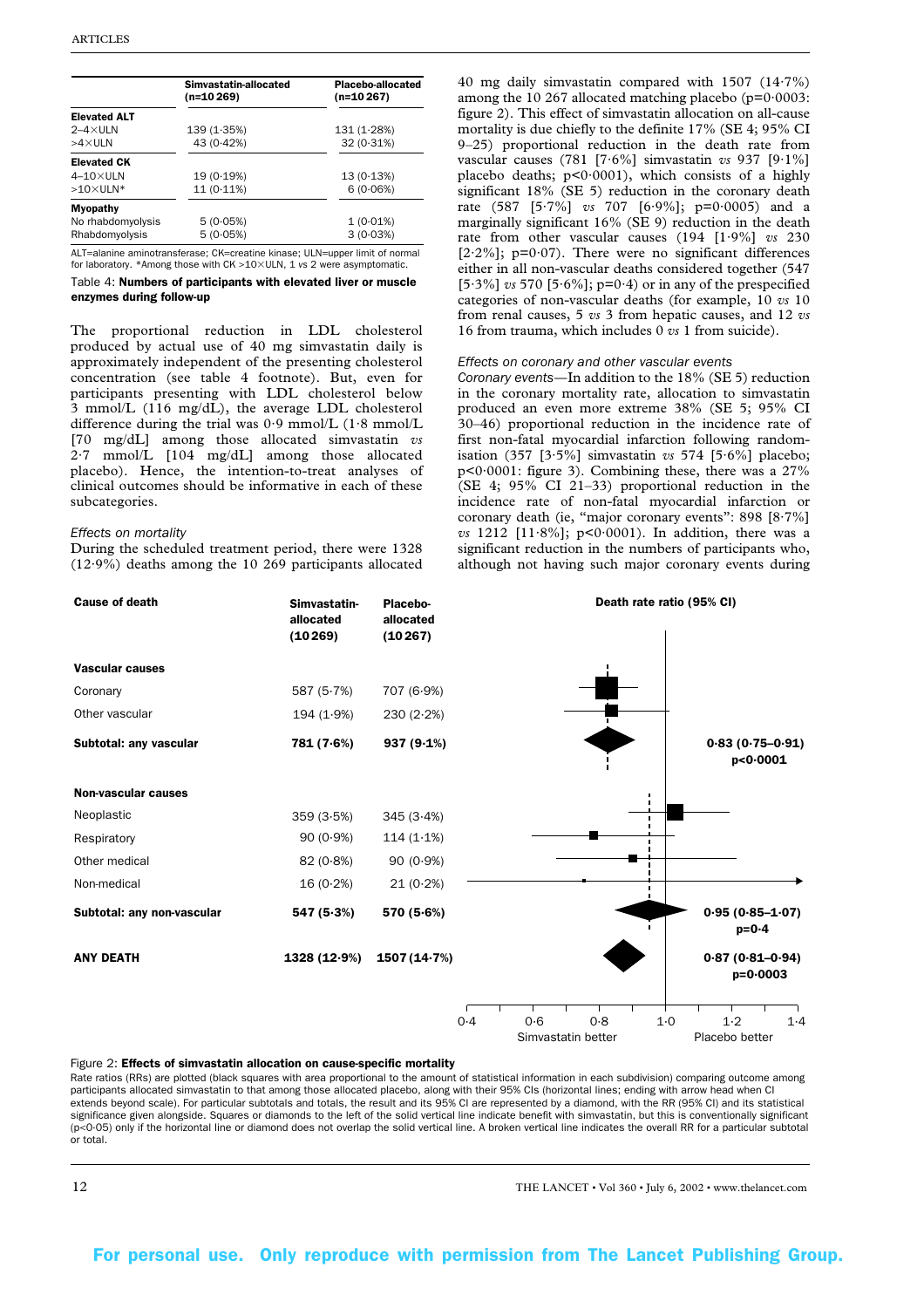

Figure 3: Effects of simvastatin allocation on first major coronary event, stroke, and revascularisation (defined prospectively as "major vascular events")

Symbols and conventions as in figure 2. Analyses are of the numbers of participants having a first event of each type during follow-up (with non-fatal and fatal events also considered separately), so there is some non-additivity between different types of event. MI=myocardial infarction.



#### Figure 4: Effects of simvastatin allocation on first stroke

Symbols and conventions as in figure 2. For stroke type, analyses are of the numbers of participants having a first ischaemic or a first haemorrhagic stroke (with 11 having both stroke types), while those having only strokes that could not be classified are given in the final row. (Haemorrhagic stroke includes subarachnoid haemorrhage: 12 simvastatin-allocated *vs* 8 placebo-allocated.) For stroke severity, black squares relate to the most severe stroke that could be classified (so these categories are mutually exclusive). Open squares are used to indicate rate ratios for participants who had only strokes of unknown type or severity.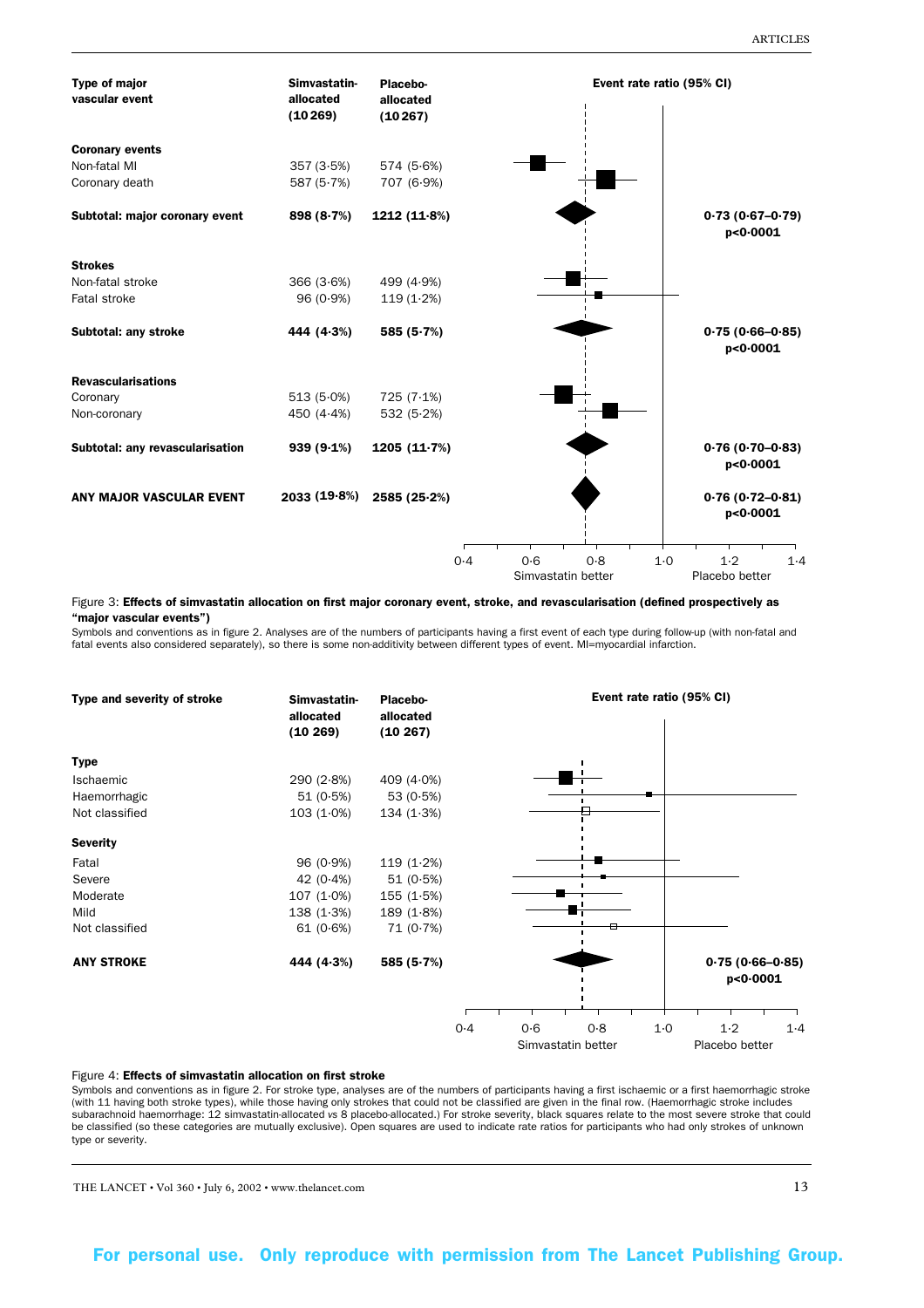

Figure 5: Effects of simvastatin allocation on first major vascular event during follow-up

Symbols and conventions as in figure 2. Analyses are of numbers of participants having a first event during each year of follow-up and of those still at risk of a first event at the start of each year.

follow-up, were admitted to hospital at least once for unstable or worsening angina (884 [8·6%] *vs* 1027  $[10.0\%]$ ; p=0.0003).

*Stroke—*Overall, allocation to simvastatin produced a highly significant 25% (SE 5; 95% CI 15–34) proportional reduction in the incidence rate of first stroke following randomisation (444 [4·3%] simvastatin *vs* 585 [5·7%] placebo; p<0·0001: figure 3). This was due chiefly to a very definite 30% (SE 6; 95% CI 19–40) proportional reduction in the incidence rate of strokes attributed to ischaemia (290 [2·8%] *vs* 409 [4·0%]; p<0·0001), with no apparent difference in strokes attributed to haemorrhage (51 [0·5%] *vs* 53 [0·5%]; p=0·8: figure 4). Most strokes of known type were ischaemic, and there was a marginally significant  $(p=0.04)$  further reduction in the number of participants who only had a stroke of unknown type (most of which, presumably, were also ischaemic). Figure 4 also indicates about as great a reduction in fatal or severely disabling strokes as in less severe strokes (and would still do so even if the relatively few haemorrhagic strokes were excluded). In addition, there was a significant reduction in the numbers of participants who, although not having a stroke during follow-up, had at least one episode of transient cerebral ischaemia (204 [2·0%] *vs* 250 [2·4%]; p=0·02).

*Revascularisation*—Overall, allocation to simvastatin produced a highly significant 24% (SE 4; 95% CI 17–30) proportional reduction in the incidence rate of first revascularisation procedure following randomisation (939 [9·1%] simvastatin *vs* 1205 [11·7%] placebo; p<0·0001: figure 3). There were definite reductions in the numbers of participants undergoing coronary artery bypass surgery (324 [3·2%] *vs* 452 [4·4%]; p<0·0001) or coronary angioplasty (210 [2·0%] *vs* 305 [3·0%]; p<0·0001), which corresponds to a 30% (SE 5; 95% CI 22–38) proportional reduction in the incidence rate of coronary revascularisation (513 [5·0%] *vs* 725 [7·1%]; p<0·0001: figure 3). There was also a significant 16% (SE 6; 95% CI 5–26) proportional reduction in the incidence rate of noncoronary revascularisation (450 [4·4%] *vs* 532 [5·2%]; p=0·006). Half of that difference involved a definite reduction in carotid endarterectomy or angioplasty (42 [0·4%] *vs* 82 [0·8%]; p=0·0003).

*Effects on vascular events in different circumstances* When these similar proportional reductions in major coronary events, in strokes, and in revascularisations are considered together, yielding analyses of the first occurrence of any of these "major vascular events", allocation to simvastatin was associated with a definite 24% (SE 3; 95% CI 19–28) proportional reduction in the event rate (2033 [19·8%] simvastatin *vs* 2585 [25·2%] placebo; p<0·0001: figure 3). The extreme statistical significance of this reduction  $(z\text{-score}=9.3)$ , and the large number of events on which it is based, allows reliable assessment of the effects of treatment in various different circumstances. In this high-risk population, about 5% of placebo-allocated participants had a first major vascular event during each year of follow-up (figures 5 and 6). Among participants allocated simvastatin, there was already a non-significant trend (p=0·1) towards fewer major vascular events in the first year of follow-up after randomisation (figure 5). Subsequently, during each separate year of follow-up, there were highly significant reductions of about one-quarter in the event rates



Figure 6: Life-table plot of effects of simvastatin allocation on percentages having major vascular events

See figure 5 for numbers of participants having a first event during each year of follow-up.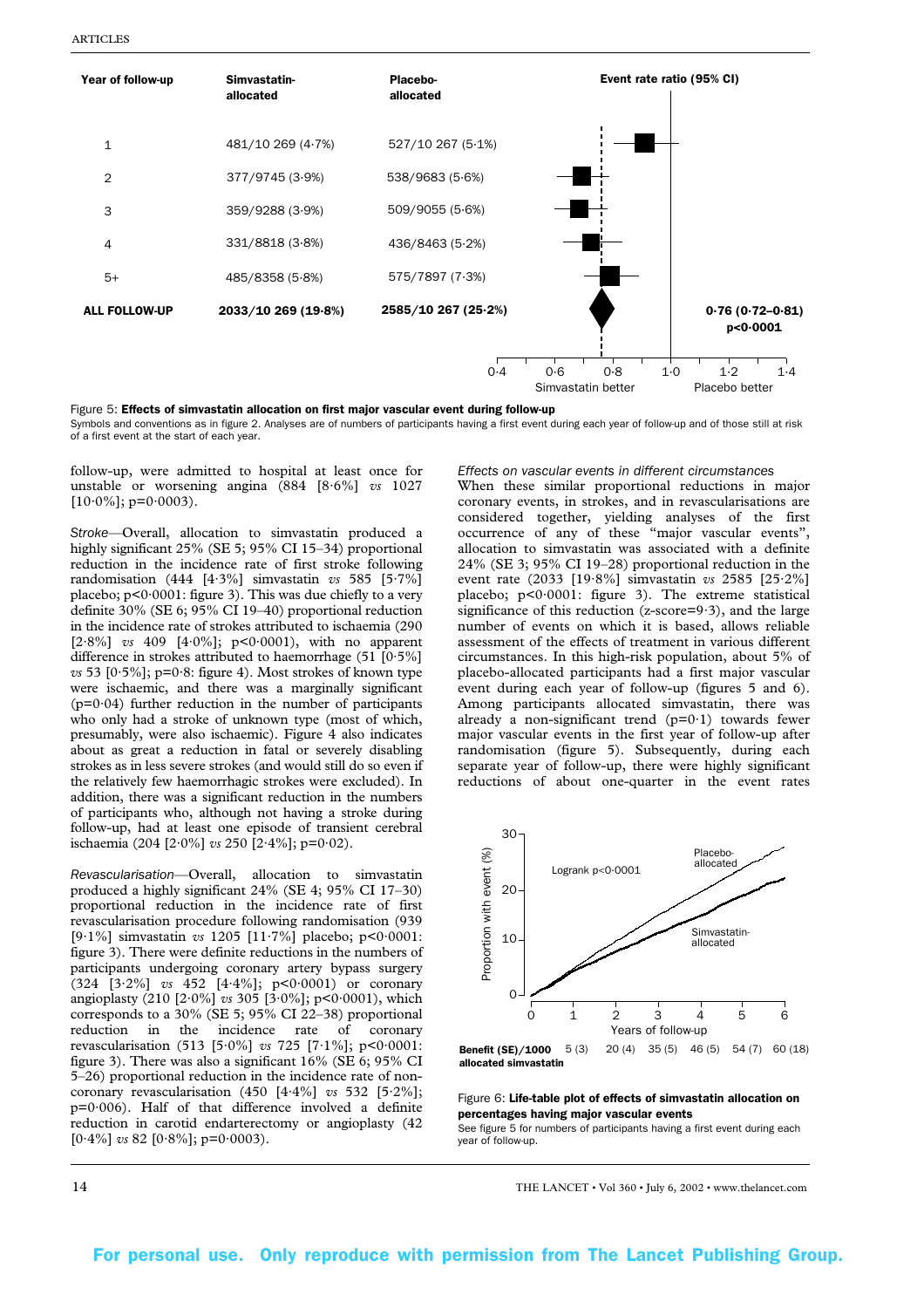

Figure 7: Effects of simvastatin allocation on first major vascular event in different prior disease categories Symbols and conventions as in figure 2. There is no overlap between participants in "Any CHD" and "No CHD" baseline disease categories, but within each of these categories there is some overlap (and, hence, some non-additivity).  $\chi^2$  test on one degree of freedom is given for heterogeneity between rate ratios in participants with any prior coronary heart disease (CHD) versus those with no prior CHD.

(p<0·0001 in years 2–4; p=0·0002 in year 5+)—even though, by the end of year 3, about one-sixth of the simvastatin-allocated participants had stopped their study treatment and about one-sixth of those allocated placebo had started statin therapy (table 1). Indeed, one-third of the placebo-allocated participants were taking a statin by the end of year 5, and this would account for the slightly less extreme risk reductions shown in figure 5 during the last two years of the study.

The proportional reduction in the rate of major vascular events was about one-quarter in each subcategory of participants studied (figures 7 and 8; for major coronary events see http://image.thelancet.com/ extras/02art5389webfigure1.pdf and http://image.the lancet. com/extras/02art5389webfigure2.pdf). In particular, there was a highly significant 25% (SE 5; 95% CI 16–33) proportional reduction (p<0·0001) among participants with no history of coronary disease at entry, with separately significant reductions observed among such individuals who had cerebrovascular disease  $(p=0.001)$ , or had peripheral vascular disease (p<0·0001), or had diabetes (p<0·0001: figure 7). Most notably, the proportional reductions in risk did not appear to be materially influenced by the pretreatment cholesterol or triglyceride concentrations (figure 8). Thus, there were highly significant risk reductions among the 6793 participants whose pretreatment measurements of LDL cholesterol were below 3·0 mmol/L (116 mg/dL: 598 [17·6%] simvastatinallocated *vs* 756 [22·2%] placebo-allocated; p<0·0001) and, indeed, even among the 3421 presenting with LDL below 2·6 mmol/L (100 mg/dL: 282 [16·4%] *vs* 358 [21·0%]; p=0·0006). Similarly, there were highly significant risk reductions among the 4072 participants with pretreatment total cholesterol measurements below 5·0 mmol/L (193 mg/dL: 360 [17·7%] *vs* 472 [23·1%]; p<0·0001).

In randomised trials of statin therapy versus placebo, groups of patients defined by the size of their postrandomisation cholesterol reductions cannot be guaranteed—and, indeed, are unlikely—to differ only randomly from each other (since factors related to the apparent lipid response may well also be related to outcome). Hence, inferences drawn from comparisons of outcome between such groups<sup>36–38</sup> might be misleading.<sup>32</sup> By contrast in the present trial, the use by all participants of a few weeks of simvastatin during the prerandomisation run-in period (see Methods) allows unbiased randomised comparisons of the effects of treatment on clinical outcomes within subgroups defined by each individual's apparent LDL cholesterol "responsiveness". Figure 8 shows that the apparent LDL response to simvastatin cannot be used to identify people who will obtain much greater, or much smaller, than average benefit. But, since the average LDL cholesterol differences during the study between those allocated simvastatin and those allocated placebo in these "LDL response" subgroups were quite similar (table 3), this

THE LANCET • Vol 360 • July 6, 2002 • www.thelancet.com 15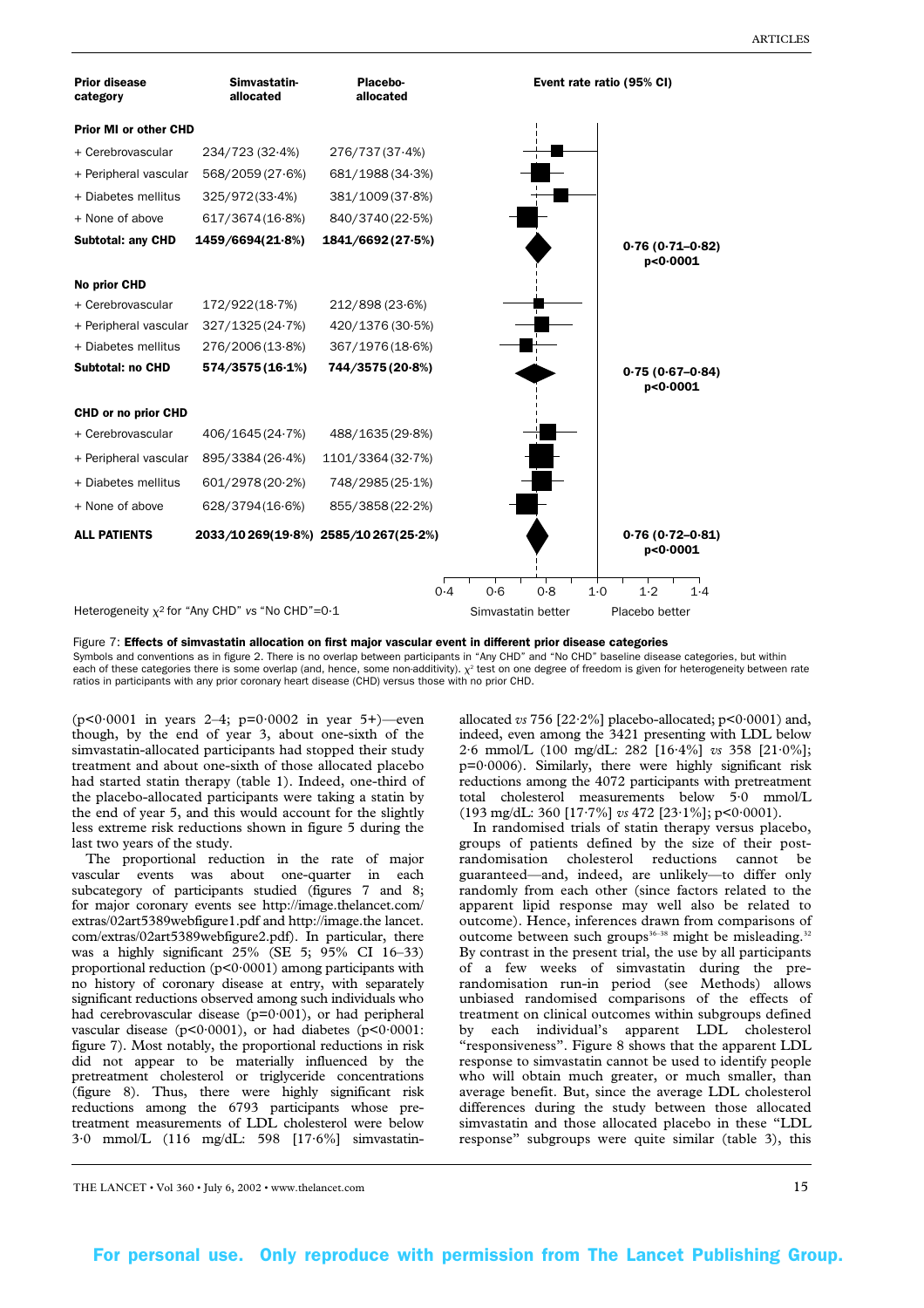| <b>Presenting feature</b>            | Simvastatin-<br>allocated | <b>Placebo-</b><br>allocated | Event rate ratio (95% CI)            | <b>Heterogeneity</b><br>or trend $\chi^2$ |
|--------------------------------------|---------------------------|------------------------------|--------------------------------------|-------------------------------------------|
| Prior disease                        |                           |                              |                                      |                                           |
| Prior MI                             | 999/4257(23.5%)           | 1250/4253(29-4%)             |                                      | 0.18                                      |
| Other CHD                            | 460/2437(18.9%)           | 591/2439(24-2%)              |                                      |                                           |
| No prior CHD                         | 574/3575(16.1%)           | 744/3575(20-8%)              |                                      |                                           |
| Sex                                  |                           |                              |                                      |                                           |
| Male                                 | 1666/7727(21.6%)          | 2135/7727(27.6%)             |                                      | 0.76                                      |
| Female                               | 367/2542(14-4%)           | 450/2540(17.7%)              |                                      |                                           |
| Age (years)                          |                           |                              |                                      |                                           |
| <65                                  | 831/4903(16.9%)           | 1091/4936(22.1%)             |                                      | 0.73                                      |
| ≥65 < 70                             | 512/2447(20.9%)           | 665/2444(27.2%)              |                                      |                                           |
| ≥70                                  | 690/2919(23.6%)           | 829/2887 (28.7%)             |                                      |                                           |
|                                      |                           |                              |                                      |                                           |
| Total cholesterol (mmol/L)           |                           |                              |                                      |                                           |
| <5∙0                                 | 360/2030(17.7%)           | 472/2042(23-1%)              |                                      | 0.44                                      |
| ≳5⋅0 <6⋅0                            | 744/3942(18.9%)           | 964/3941(24.5%)              |                                      |                                           |
| ≥6∙0                                 | 929/4297(21.6%)           | 1149/4284(26.8%)             |                                      |                                           |
| LDL cholesterol (mmol/L)             |                           |                              |                                      |                                           |
| <3∙0                                 | 598/3389(17.6%)           | 756/3404(22-2%)              |                                      | 0.10                                      |
| ≥3.0 < 3.5                           | 484/2549(19.0%)           | 646/2514(25.7%)              |                                      |                                           |
| ≥3.5                                 | 951/4331(22.0%)           | 1183/4349(27.2%)             |                                      |                                           |
| HDL cholesterol (mmol/L)             |                           |                              |                                      |                                           |
| <0∙9                                 | 818/3617(22.6%)           | 1064/3559(29.9%)             |                                      | 1.98                                      |
| ≽0∙9 <1∙1                            | 560/2795(20.0%)           | 720/2871(25.1%)              |                                      |                                           |
| ≥1∙1                                 | 655/3857(17.0%)           | 801/3837(20.9%)              |                                      |                                           |
|                                      |                           |                              |                                      |                                           |
| Triglycerides (mmol/L)               |                           |                              |                                      |                                           |
| <2∙0                                 | 1101/6011(18.3%)          | 1432/6034(23-7%)             |                                      | 0.65                                      |
| ≥2.0 < 4.0                           | 743/3445(21.6%)           | 939/3443(27.3%)              |                                      |                                           |
| $\geq 4.0$                           | 189/813(23-2%)            | 214/790(27.1%)               |                                      |                                           |
| <b>Prerandomisation LDL response</b> |                           |                              |                                      |                                           |
| Smaller (<38%)                       | 700/3516 (19.9%)          | 911/3558(25.6%)              |                                      | 0.08                                      |
| Average                              | 649/3252 (20.0%)          | 822/3272(25-1%)              |                                      |                                           |
| Larger ( $\geq 48\%$ )               | 684/3501 (19.5%)          | 852/3437(24.8%)              |                                      |                                           |
| Creatinine                           |                           |                              |                                      |                                           |
| Normal                               | 1851/9623(19-2%)          | 2317/9584(24-2%)             |                                      | 2.25                                      |
| Slightly elevated*                   | 182/646(28-2%)            | 268/683(39-2%)               |                                      |                                           |
| <b>Cigarette smoking</b>             |                           |                              |                                      |                                           |
| Never regular                        | 406/2594(15-7%)           | 531/2580(20.6%)              |                                      | 0.45                                      |
| Ex-cigarette                         | 1298/6229(20-8%)          | 1638/6220(26.3%)             |                                      |                                           |
| Current                              | 329/1446(22-8%)           | 416/1467(28-4%)              |                                      |                                           |
|                                      |                           |                              |                                      |                                           |
| <b>Treated hypertension</b>          |                           |                              |                                      |                                           |
| Yes                                  | 942/4211(22-4%)           | 1195/4246(28-1%)             |                                      | 0.00                                      |
| No                                   | 1091/6058(18-0%)          | 1390/6021(23-1%)             |                                      |                                           |
| Aspirin                              |                           |                              |                                      |                                           |
| Yes                                  | 1370/6482(21.1%)          | 1784/6502(27.4%)             |                                      | 1.35                                      |
| No                                   | 663/3787(17.5%)           | 801/3765(21.3%)              |                                      |                                           |
| $\beta$ -blockers                    |                           |                              |                                      |                                           |
| Yes                                  | 519/2661(19.5%)           | 705/2618(26-9%)              |                                      | 3.27                                      |
| No                                   | 1514/7608(19-9%)          | 1880/7649(24.6%)             |                                      |                                           |
|                                      |                           |                              |                                      |                                           |
| ACE inhibitors                       |                           |                              |                                      |                                           |
| Yes                                  | 495/1989(24.9%)           | 568/1990(28.5%)              |                                      | 3.75                                      |
| No                                   | 1538/8280(18.6%)          | 2017/8277(24-4%)             |                                      |                                           |
| Vitamin allocation                   |                           |                              |                                      |                                           |
| Vitamins                             | 1014/5135(19.7%)          | 1292/5134(25-2%)             |                                      | 0.03                                      |
| Placebo                              | 1019/5134(19.8%)          | 1293/5133(25-2%)             |                                      |                                           |
|                                      |                           |                              |                                      |                                           |
| ALL PATIENTS                         | 2033/10 269(19.8%)        | 2585/10267(25-2%)            |                                      | $0.76(0.72 - 0.81)$                       |
|                                      |                           |                              |                                      | p<0.0001                                  |
|                                      |                           |                              |                                      | ┑                                         |
|                                      |                           | 0.4                          | 0.6<br>0.8<br>$1-0$<br>1·2           | $1-4$                                     |
|                                      |                           |                              | Placebo better<br>Simvastatin better |                                           |

Figure 8: Effects of simvastatin allocation on first major vascular event in different categories of participant Symbols and conventions as in figure 2.  $\chi^2$  tests on one degree of freedom are given for heterogeneity between rate ratios within dichotomous categories and for trend within other categories (with value >3·84 equivalent to p<0·05 before making allowance for multiple comparisons). Lipid categories relate to measured values at the initial screening visit prior to starting any statin therapy. Prerandomisation "LDL response" relates to percent reduction in measured LDL cholesterol between the screening and randomisation clinic visits following 4–6 weeks of 40 mg simvastatin daily "run-in" treatment, which was provided to all patients (irrespective of their subsequent random allocation). Treatment for hypertension and other treatments recorded at entry to the<br>study generally continued during follow-up (as did the vitamins al ≥110 μmol/L for women and ≥130 μmol/L for men, but <200 μmol/L for both.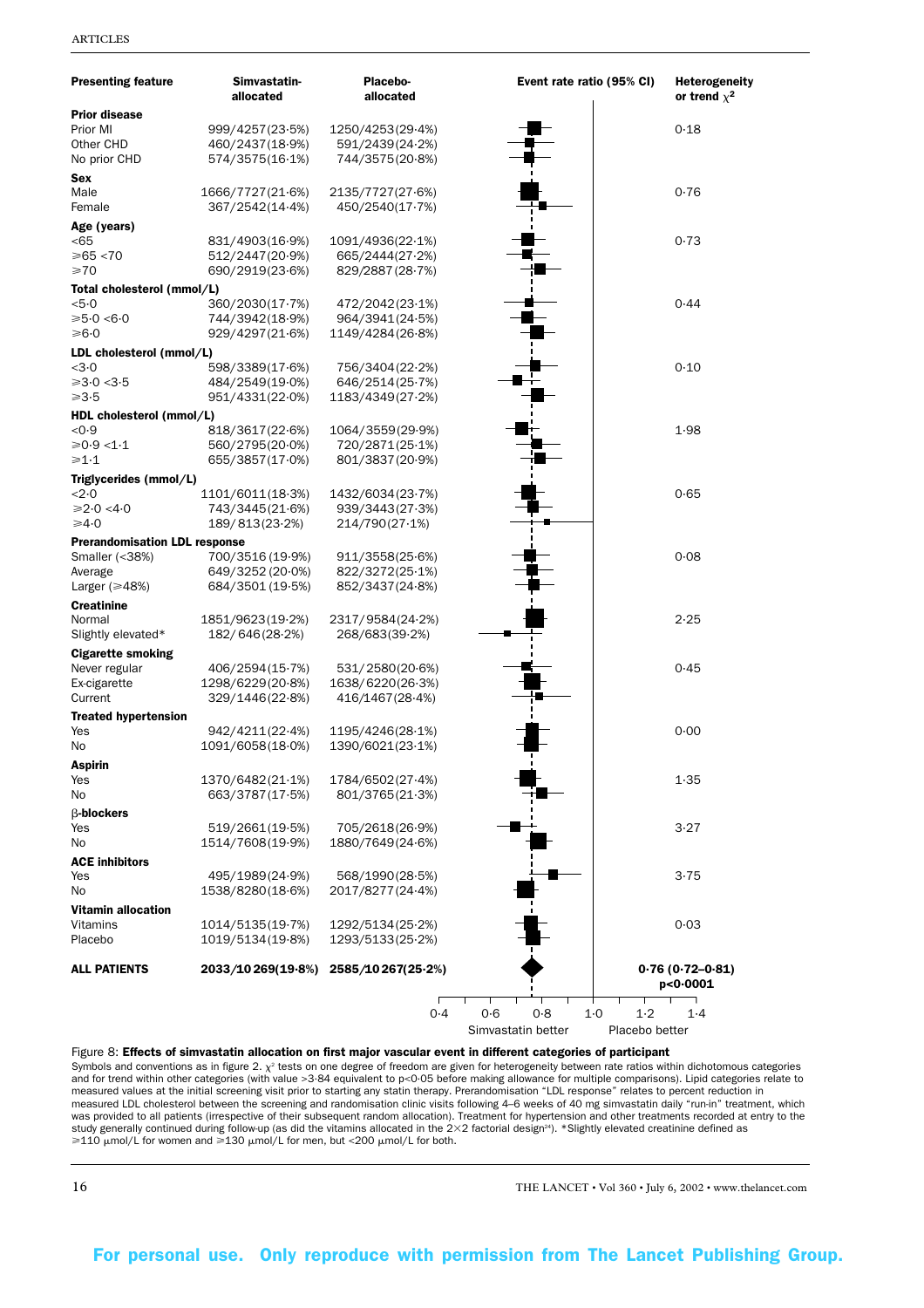indirect randomised comparison does not have good power to assess whether substantially larger reductions in LDL cholesterol do produce substantially larger reductions in risk.

The proportional reduction in the rate of major vascular events with allocation to simvastatin also seemed to be about one-quarter irrespective of the sex or the age of the participants. Indeed, even among the 1263 individuals aged 75–80 years at entry, and so aged about 80–85 years by the end of the study, the reduction in the event rate was substantial and definite (142 [23·1%] *vs* 209 [ $32.3\%$ ]; p=0.0002). In addition, the proportional risk reduction appeared to be largely independent of the blood creatinine concentration at entry (although only a few hundred participants had concentrations of 150–200  $\mu$ mol/L, with none above 200  $\mu$ mol/L), of cigarette smoking, of treatment for hypertension, and of the use of aspirin,  $\beta$ -blockers, and angiotensin-convertingenzyme inhibitors (figure 8). Although these analyses relate only to the use of those other treatments at entry to the study, such use generally continued throughout the study. Hence, the benefits of adding simvastatin are additional to the benefits of these other cardioprotective treatments. There was no suggestion that the proportional reductions in major vascular events were different among participants who had, or had not, been allocated the study vitamins (which, as discussed in the accompanying article,<sup>24</sup> did not produce any significant benefits or hazards).

# *Effects on cancer incidence*

New primary cancers (excluding non-melanoma skin cancer) were diagnosed in 814 (7·9%) of the participants allocated simvastatin compared with 803  $(7.8\%)$  of those allocated placebo (rate ratio [RR] 1·00; 95% CI 0·91–1·11: figure 9), and were associated with death in 359 (3·5%) versus 345 (3·4%) participants (RR 1·03; 95% CI 0·89–1·19: figure 2). These differences were not significant, and nor were there significant differences between the treatment groups in the incidence of cancers in any particular body system (figure 9). An apparent excess was observed in simvastatin-allocated participants

| <b>Cancer site</b><br>(primary)                  | Simvastatin-<br>allocated<br>(10269) | Placebo-<br>allocated<br>(10267) |
|--------------------------------------------------|--------------------------------------|----------------------------------|
| Gastrointestinal                                 | 228 (2.2%)                           | 223(2.2%)                        |
| Respiratory                                      | 179(1.7%)                            | 167(1.6%)                        |
| Connective tissue*                               | 60(0.6%)                             | 68 (0.7%)                        |
| Genitourinary                                    | 259 (2.5%)                           | 272 (2.6%)                       |
| Central nervous system                           | $12(0.1\%)$                          | $7(0.1\%)$                       |
| Haematological                                   | 64 (0.6%)                            | 52 (0.5%)                        |
| Other                                            | $6(0.1\%)$                           | $2(0.0\%)$                       |
| Not specified                                    | 36 (0.4%)                            | 49 (0.5%)                        |
| <b>ANY CANCER (except)</b><br>non-melanoma skin) | 814 (7.9%)                           | 803 (7.8%)                       |
| Non-melanoma skin                                | 243 (2.4%)                           | $202(2.0\%)$                     |

diagnosed with non-melanoma skin cancer during followup (243 [2·4%] *vs* 202 [2·0%]; only one of which was fatal), but this difference was not conventionally significant ( $p=0.06$ ) even before allowing for the multiple comparisons involved. When cancer sites were more finely divided to investigate specific hypotheses raised by previous studies, there were still no significant differences between the treatment groups (for example, breast cancer: 38 [1·5%] simvastatin-allocated *vs* 51 [2·0%] placeboallocated women;  $p=0.2$ ).

#### *Effects on liver and muscle enzymes*

*Liver enzymes*—Blood concentrations of alanine aminotransferase were to be measured at each follow-up visit, even if participants no longer continued their study treatment. Despite the large numbers tested, few were ever found to have elevated alanine aminotransferase concentrations, and there was no significant excess among those allocated simvastatin (table 4). In such cases, study treatment was generally continued and another blood sample collected within 3 weeks, with persistent elevations found only rarely  $(>4\times$ ULN: 9 [0·09%] simvastatin *vs* 4  $[0.04\%]$  placebo;  $p=0.3$ ). Moreover, there was no significant difference between the groups in the numbers of participants whose study treatment was stopped because of elevated liver enzymes (48 [0·5%] *vs* 35  $[0.3\%]$ ).

*Muscle enzymes and myopathy—*At each of the scheduled follow-up visits, about 6% of the participants reported unexplained muscle pain or weakness, but at no stage was there any significant difference between the treatment groups (with such symptoms reported on at least one occasion by 32·9% simvastatin-allocated *vs* 33·2% placebo-allocated participants). Nor was there any significant difference between the groups in the numbers of participants whose study treatment was stopped because of muscle symptoms (49 [0·5%] *vs* 50 [0·5%]). Creatine kinase was to be measured in any participant reporting such symptoms, as well as in those who continued their study simvastatin/placebo tablets after starting non-study statin therapy (and, on some occasions,



#### Figure 9: Effects of simvastatin allocation on site-specific cancer incidence

Symbols and conventions as in figure 2. Analyses are of the numbers of participants developing cancer at each site (excluding recurrences or new cancers at the same site), so there is some non-additivity between cancers at different sites. \*Not including non-melanoma skin cancer, which is given separately.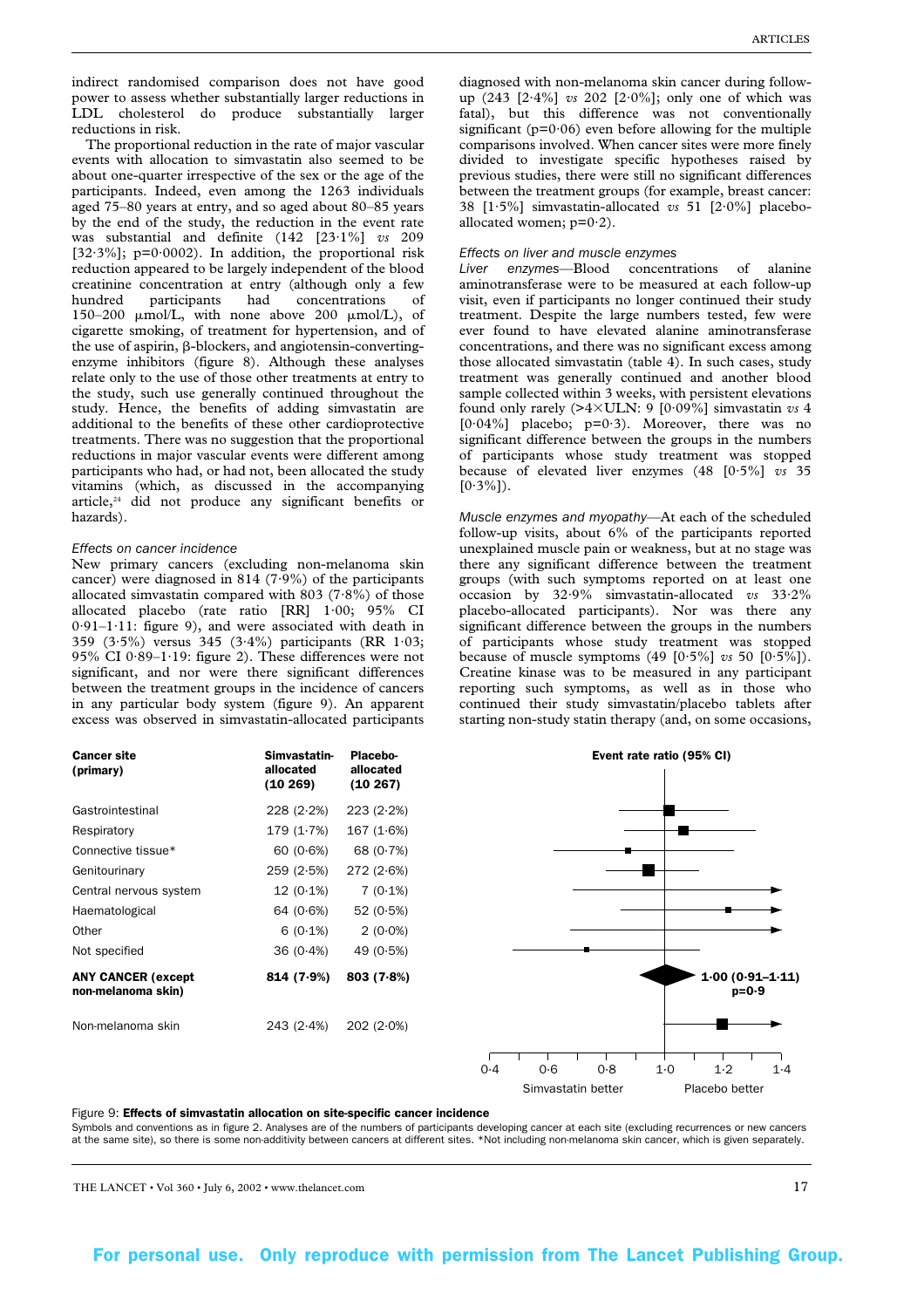was reported directly by the participant's own doctor). Few of the participants were ever found to have elevated creatine kinase concentrations (table 4). Only a slight, and non-significant ( $p=0.2$ ), excess of simvastatin-allocated participants was diagnosed to have myopathy, which was defined as muscle symptoms plus creatine kinase above  $10\times ULN$  (although one case in the placebo group was taking a non-study statin). Some of these myopathy cases developed rhabdomyolysis (creatine kinase  $>40\times ULN$ ), but none was fatal. Study treatment was to be stopped immediately when myopathy was identified, but it was generally continued with less marked creatine kinase elevations and another blood sample collected within about 1 week. Persistent elevations were found rarely in those participants  $(>4 \times ULN: 7 [0.07\%] vs 1 [0.01\%];$  $p=0.07$ ) and only one in each treatment group progressed to myopathy.

# *Effects on other outcomes*

*Neuropsychiatric disorders*—It had been reported from observational studies that lowering cholesterol with statins might slow cognitive decline, perhaps through reductions in  $c$ erebrovascular atherosclerosis.<sup>39-41</sup> The well validated modified Telephone Interview for Cognitive Status (TICSm) questionnaire<sup>42</sup> was, therefore, administered to participants during their final follow-up, either face-to-face in the clinic or over the telephone. A TICS-m score below 22 out of 39 was prespecified as indicative of some cognitive impairment and, as would be expected, was more common among older individuals and among those with a previous stroke (see below). But, despite this discriminatory ability, no significant differences were observed between the treatment groups in the percentages of participants classified as cognitively impaired, either overall (23·7% simvastatin-allocated *vs* 24·2% placebo-allocated) or in subgroups defined with respect to their age at study entry (<65 years: 17·1% *vs* 17·8%; 65–69 years: 25·8% *vs* 25·4%; 70–80 years: 34·6% *vs* 36·2%) or their previous history of cerebrovascular disease (no prior stroke: 22·8% *vs* 23·3%; prior stroke: 31·9% *vs* 33·3%). Nor was there any significant difference between the groups in mean TICS-m score (24·08 *vs* 24·06; difference 0·02 [SE 0·07]). Similar numbers of participants in each treatment group were reported to have developed dementia during follow-up (31 [0·3%] *vs* 31 [0·3%]), to have some other psychiatric disorder (67 [0·7%] *vs* 60 [0·6%]), or to have attempted suicide (14 [0·1%] *vs* 11 [0·1%]).

*Respiratory disease*—Low cholesterol has been associated in observational studies with increased mortality from chronic obstructive pulmonary disease,<sup>1</sup> so respiratory function was assessed by spirometry in all those attending the final follow-up visit. No significant differences were observed between the treatment groups in forced expiratory volume during one second (FEV<sub>1</sub>: 2·06 L simvastatinallocated *vs* 2·05 L placebo-allocated; difference 0·01 L [SE 0·01]) or in forced vital capacity (FVC: 2·82 L *vs* 2·82 L; difference 0·00 L [SE 0·01]). Nor were significant differences observed in the numbers of participants hospitalised for chronic obstructive pulmonary disease or asthma (132 [1·3%] *vs* 150 [1·5%]) or for any other nonneoplastic respiratory cause (633 [6·2%] *vs* 650 [6·3%]).

*Fractures*—Based on non-randomised observational study findings, it had been suggested that statins might prevent osteoporosis and fractures.43,44 Tertiary comparisons were, therefore, prespecified of the effects of the allocated simvastatin on hospitalisation for fracture (excluding the few related to road-traffic accidents). No significant differences were observed in the numbers of participants having any such fracture (241 [2·3%] simvastatin *vs* 230  $[2.2\%]$  placebo) or those that are particularly related to osteoporosis (ie, hip, wrist, or spine: 109 [1·1%] *vs* 91  $[0.9\%]$ ). These results are consistent with the recent report from the randomised Long-term Intervention with Pravastatin in Ischaemic Disease (LIPID) trial.45

*Other outcomes*—There did not appear to be any significant difference between the treatment groups in the numbers hospitalised for any other particular reason (even before making allowance for the exploratory nature of such analyses). In addition, discontinuation of allocated treatment was attributed to adverse events for similar numbers of participants in the two groups (4·8% simvastatin-allocated *vs* 5·1% placebo-allocated). No significant differences were observed between the treatment groups in blood pressure or bodyweight recorded at the final follow-up visit.

# Discussion

*Benefits for a wide range of high-risk patients*

The results of the Heart Protection Study demonstrate that lowering LDL cholesterol with a statin produces a substantial reduction in the incidence of major vascular events among a much wider range of high-risk individuals than had previously been shown to benefit from such treatment. In particular, it demonstrates substantial benefit not only in those already known to have coronary disease, but also in those without diagnosed coronary disease who have cerebrovascular disease, or peripheral arterial disease, or diabetes (for each of which there had previously been little direct evidence of benefit), irrespective of the blood lipid concentrations when treatment is initiated. The large numbers of participants studied in a wide range of different circumstances (eg, prior disease, age, sex, presenting lipid concentrations, other management) allow these results to be generalised widely.32 Moreover, since high-risk individuals with diagnosed occlusive arterial disease or diabetes have—by definition—already been identified, widespread implementation of these findings would be comparatively straightforward, without the need for extensive screening of the general population.

Previous randomised trials of cholesterol-lowering therapy tended to include people with pre-existing heart disease and to exclude older individuals, so they chiefly involved middle-aged men (since women tend to develop heart disease at an older age than men do).<sup>6-11</sup> The present study deliberately included large numbers of older individuals and of women, and it demonstrates substantial benefit in old age as well as middle age, and in women as well as men. The antioxidant vitamins that were also studied did not influence the effects of simvastatin on blood lipids or on vascular disease outcomes. Indeed, the benefits of statin therapy appeared to be largely independent of, and hence additional to, those of all the other treatments being used by the participants, including antihypertensive therapy and various other types of  $cardioprotective$  drug (eg, aspirin,  $\beta$ -blockers, and angiotensin-converting-enzyme inhibitors: figure 8).

Much larger numbers of participants suffered a stroke in the Heart Protection Study than in any previous cholesterol-lowering trial, $6-11,46$  resolving any remaining uncertainties about the effects of statin therapy on the incidence of stroke.47 There was a definite and substantial reduction in ischaemic stroke, with an additional reduction in transient cerebral ischaemic attacks. Similar numbers of participants in the two treatment groups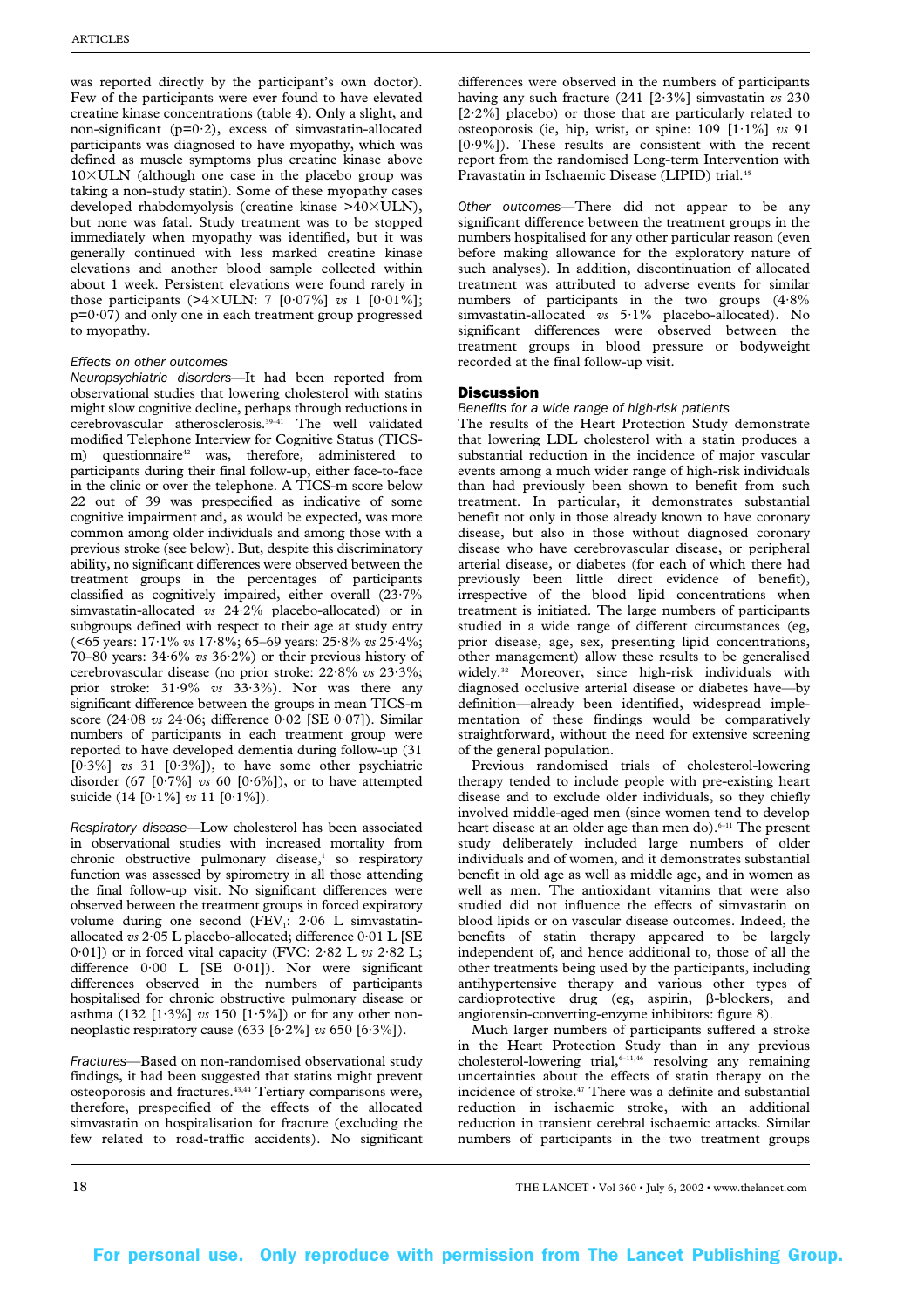suffered a haemorrhagic stroke, which provides some refutation of previous concerns that lowering cholesterol might increase the risk of cerebral haemorrhage.<sup>1</sup> Cholesterol-lowering therapy had previously been shown to reduce the need for coronary artery revascularisation procedures,<sup>6,48</sup> and the present study extends this evidence of benefit to carotid endarterectomy and other peripheral artery revascularisations (as well as confirming the reduction in hospitalisation for worsening angina seen in the LIPID trial<sup>10</sup>). In addition, the much larger numbers of participants in the Heart Protection Study who developed cancers or died from non-vascular causes than in any previous trial provide considerable reassurance about the 5-year safety of lowering LDL cholesterol substantially (even among people who present with relatively low levels). So, for example, the observation in the Cholesterol And Recurrent Events (CARE) randomised trial of breast cancer in 12 women allocated pravastatin compared with only one allocated placebo<sup>8</sup> is not supported by the much larger numbers of women who developed breast cancer in the present study or in the other main statin trials.6,7,9–11 Participants will, however, continue to be followed up for several years to determine whether, after an average of 5 years of a substantial cholesterol reduction with statin therapy, any delayed effects on cancers or other major outcomes emerge.

Statin therapy has been associated with an increased incidence of muscle pain and weakness (particularly when used at high doses or in combination with certain other drugs), and cerivastatin was recently withdrawn because of unacceptably high rates of myopathy and rhabdomyolysis.49 In the present study, however, there was no difference between the treatment groups in reports of muscle symptoms, and the annual excess risk of myopathy with 40 mg simvastatin daily was only about 0·01%. Following initiation of this regimen, therefore, it would seem to be sufficient to check creatine kinase concentrations only when definite unexplained muscle symptoms are reported (unless patients are also using other drugs known to increase the risk of myopathy). Similarly, the present findings suggest that there is no need for routine liver function checks when using this regimen or other statin regimens with similar safety data from large-scale randomised trials $6-11$  (except, perhaps, to identify and then monitor people with pre-existing liver disease).

# *Lack of evidence for LDL cholesterol threshold*

It had been suggested that there might be a threshold of LDL cholesterol at about 3·2 mmol/L (125 mg/dL), below which lowering it would not reduce risk.<sup>8,48</sup> By contrast, the present study has demonstrated unequivocally that lowering LDL cholesterol from below 3 mmol/L to below 2 mmol/L (ie, below 116 to below 77 mg/dL) reduces vascular disease risk by about onequarter, which is similar to the proportional reduction in risk produced by a 1 mmol/L reduction at higher LDL cholesterol concentrations. The Adult Treatment Panel (ATP III) of the US National Cholesterol Education Program has recently recommended that the LDL cholesterol concentrations of people considered to be at high risk because of pre-existing coronary disease (or at equivalent coronary risk for other reasons) be reduced to below 2.6 mmol/L (100 mg/dL).<sup>50</sup> In the Heart Protection Study, about 3500 participants presented with a pretreatment LDL cholesterol measurement that was already below this "target" level. Even among them, reducing the average LDL cholesterol during the trial from 2·5 mmol/L (97 mg/dL) in those allocated placebo

to  $1.7$  mmol/L (65 mg/dL) in those allocated simvastatin was safe, and produced a reduction in risk about as great as that seen among those presenting with higher LDL cholesterol concentrations. These findings strongly support the original hypothesis of the study that any thresholds below which lowering LDL cholesterol does not safely reduce risk are at much lower concentrations (eg, below 2 mmol/L [77 mg/dL] of LDL cholesterol or 3·5 mmol/L [135 mg/dL] of total cholesterol) than are typically seen in Western populations. They also indicate that current guidelines may inadvertently lead to substantial under-treatment of high-risk patients who present with LDL cholesterol concentrations below, or close to, particular targets (such as 2·6 mmol/L [100 mg/dL] in the ATP III guidelines,<sup>50</sup> or 3·0 mmol/L [116 mg/dL] in the Second European Joint Task Force recommendations<sup>51</sup>).

The present results indicate that, within just a few years of lowering LDL cholesterol, vascular disease risk is reduced by about half as much as would be expected epidemiologically from a long-term difference of the same magnitude.<sup>2,4</sup> They also suggest that more prolonged reductions in LDL cholesterol with statin therapy would eventually produce even larger reductions in risk. In this trial, a 1 mmol/L reduction in LDL cholesterol from about 4 mmol/L to 3 mmol/L reduced the risk of major vascular events by about one-quarter, and so too did reducing it from about 3 mmol/L to 2 mmol/L (as might be expected from the approximately loglinear association in observational studies between vascular disease rates and usual LDL cholesterol concentrations<sup>2,4</sup>). This result provides indirect evidence that larger reductions in LDL cholesterol would produce larger risk reductions, which is currently the subject of large directly randomised comparisons.14 Moreover, these findings suggest that, other things being equal, a downward shift of the whole LDL cholesterol distribution typically found in Western populations would lead to reductions in the incidence of vascular disease (and there was no evidence in the present trial that such a change would be associated with any material adverse effects).

# *More appropriate "high-risk" treatment strategy*

Many of the current guidelines base recommendations about the initiation of cholesterol-lowering therapy on a person's estimated risk of suffering just coronary events (eg, 10-year rates of at least 20% in ATP III<sup>50</sup>). The Heart Protection Study has, however, shown unequivocally that statin therapy prevents not just coronary events and coronary revascularisations, but also ischaemic strokes and peripheral revascularisations. Hence, decisions about whether to initiate therapy should perhaps now be guided by the estimated risk of suffering any such major vascular event, and not just a coronary event. In the present study, the chief determinant of absolute risk was the type of preexisting disease (ie, coronary disease, other occlusive arterial disease, diabetes, or some combination of these conditions), with 5-year risks of major vascular events in the placebo group that ranged from about 20% to about 30% (figure 7; corresponding to 10-year risks of over 40%). Among the high-risk individuals in the various different categories considered, statin therapy produced substantial benefits that were not much influenced by the initial concentrations of blood lipids. Indeed, the results suggest that it might be worth considering statin therapy in people at somewhat lower risk of these major vascular events than those in the present study. For example, patients considered to be at sufficient risk of stroke and heart attack for antihypertensive therapy to be indicated

THE LANCET  $\cdot$  Vol 360  $\cdot$  July 6, 2002  $\cdot$  www.thelancet.com 19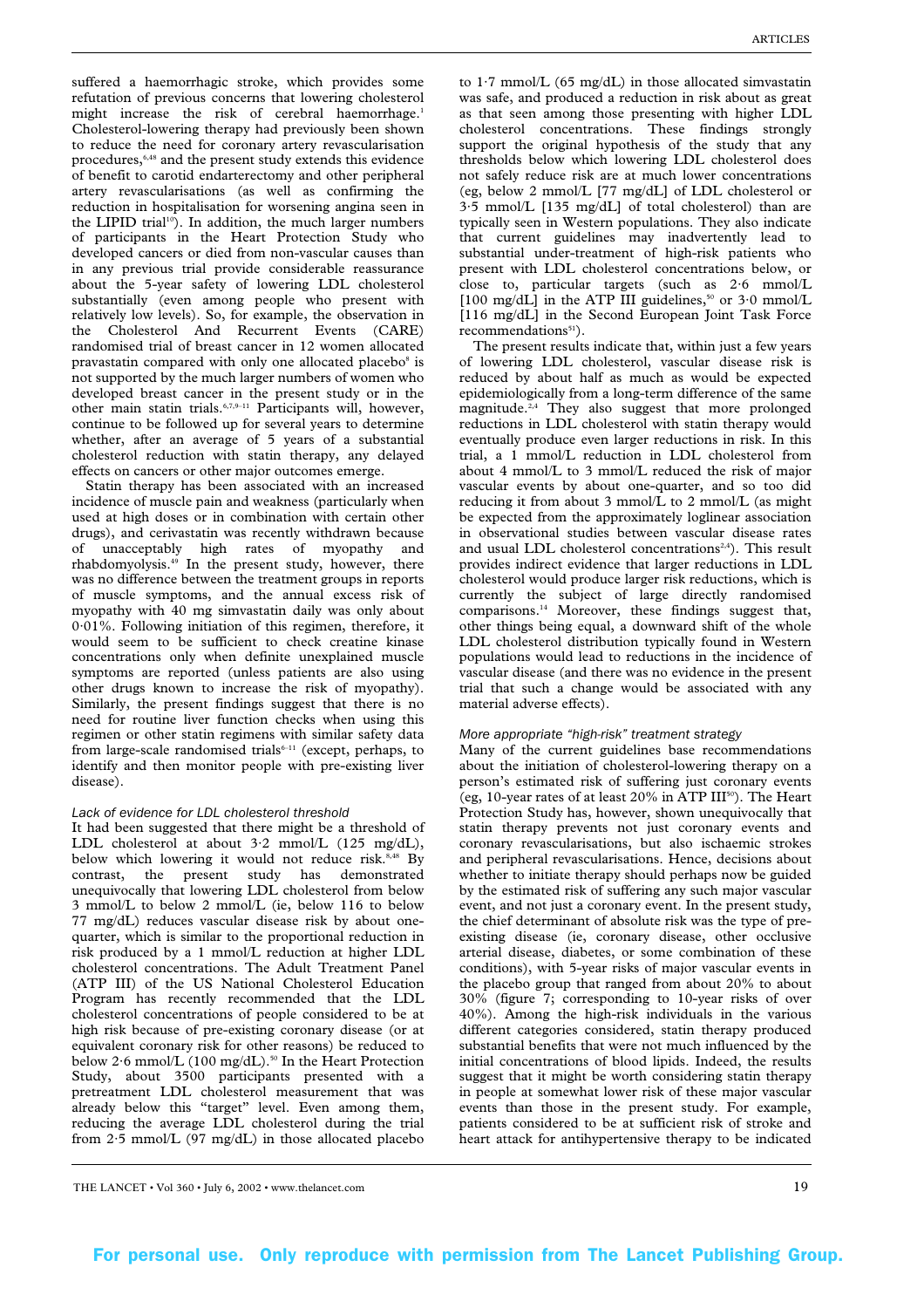(particularly those who are older and have complicated hypertension) may well obtain substantial additional benefit from the addition of statin therapy. The clear demonstration of a reduction in ischaemic stroke, without any evidence of an adverse effect on haemorrhagic stroke, also suggests that statin therapy could produce substantial benefits among high-risk individuals in populations (such as China) where the risks of ischaemic stroke are relatively high, but LDL cholesterol concentrations and coronary disease risk are relatively low.<sup>3,52</sup>

# *Conclusions*

Lowering cholesterol with 40 mg simvastatin daily produces substantial reductions in the rates of major vascular events among a wide range of high-risk individuals irrespective of their initial cholesterol concentrations, and these benefits are additional to those of other treatments (such as aspirin,  $\beta$ -blockers, angiotensin-converting-enzyme inhibitors, and other antihypertensive therapy $53-56$ ) that have also been shown to be beneficial for such people. During the study, an average of about one-sixth of the participants allocated 40 mg simvastatin daily stopped taking statin therapy, and about one-sixth of those allocated placebo started to take a statin. As a consequence, the average difference in LDL cholesterol of about 1 mmol/L that was observed between all those allocated simvastatin and all those allocated placebo represents only about two-thirds of the LDLdifference produced by actual use of 40 mg simvastatin daily. Similarly, the reduction of about one-quarter in major vascular events in the intention-to-treat comparisons is likely to represent only about two-thirds of the risk reduction produced by actual compliance with this statin regimen. Hence, actual use of 40 mg simvastatin daily would lower LDL cholesterol by about 1·5 mmol/L in this population and would probably reduce the rates of heart attacks, strokes, and revascularisations by about one-third. Consequently, among the types of high-risk individuals studied (with 5-year placebo-group event rates of about 20–30%), treatment for 5 years should prevent about 70–100 people per 1000 from suffering at least one of these major vascular events, largely irrespective of age, sex, or presenting cholesterol concentrations (and more prolonged treatment should eventually produce even bigger absolute benefits). Moreover, since simvastatin not only reduced the risk of a first event being suffered by a person but also reduced the risk of subsequent events (which will be the subject of a future report), the numbers of major vascular events prevented per 1000 people treated for 5 years would be even larger. It seems likely, therefore, that such treatment will be considered worthwhile for many types of high-risk patients who are not currently being treated, particularly since it has been shown to be so well tolerated and safe.

*MRC/BHF Heart Protection Study Collaborative Group Writing Committee—*Rory Collins, Jane Armitage, Sarah Parish, Peter Sleight, Richard Peto.

*Steering Committee—*T Meade (chairman), P Sleight (vice-chairman), R Collins (principal investigator), J Armitage (clinical coordinator), S Parish and R Peto (statisticians), L Youngman (laboratory director),

M Buxton, D de Bono (deceased), C George, J Fuller, A Keech,

A Mansfield, B Pentecost, D Simpson, C Warlow; J McNamara and L O'Toole (MRC observers).

*Collaborators*—*Aberdeen Royal:* N Benjamin, J Webster, J Jamieson, L Donald, *Bassetlaw:* R Blandford, L Carrington, H McMahon, D Cheetham; *Royal United, Bath:* J Reckless, L Brice, R Carpenter,

J Christmas, C Flower; *Bedford:* I Cooper, S Frampton, E Pickerell, J Wells; *Belfast City:* M Scott, V Crowe, A Shaw, L Shannon; *Birmingham City:* S Jones, G Faulkner, A Lavery, H O'Leary, R Watson, C Capewell, S Hughes; *Birmingham Heartlands:* S C Bain, A F Jones, G Holmes,

C Jewkes, T Bellamy, P Harrison; *Queen Elizabeth, Birmingham:* N Buller, J Hooks, H Jones, E Smith, P Vint, R Watson, P Crook, J Williams; *Bishop Auckland General:* M Bateson, P Cawley, P Gill, L Hawkeswell, K Simpson; *Royal Bournemouth:* M Armitage, C Cope, J Tricksey, M Wilson, S Cottrell; *Princess of Wales, Bridgend:* C Jones, M Llewellyn, P Smith, T Woodsford; *Royal Sussex County, Brighton:* R Vincent, E Joyce, N Skipper, P Peters, G Bassett; *Bristol Royal:* M Lemon (deceased), D Stansbie, A Hagos Kidan, M Halestrap, A Gibbons, J Meredith; *Frenchay, Bristol:* C Dawkins, M Papouchado, L Baker, K Boulton, C Dawe, A Lewis, J Wisby; *Addenbrooke's, Cambridge:* M Brown, J Emeny, W Smith, D Thurston, D Trutwein, M Cornwell, D Lloyd; *St Peter's, Chertsey:* M Baxter, R Chambers, S Glenn, J Kerr, G Golesworthy, A Watts; *Corby Community:* G Baines, J Cullen, J Groom, L Price, I Barlow; *Leighton, Crewe:* S Mallya, J Maiden, M Nash, V Lowe; *Derbyshire Royal:* A Scott, S Cozens, J Hannah, M Hinwood, S Hopcroft, M Margetts, H Waterhouse, J Millward; *Darlington Memorial:* J Murphy, M Charters, B Graham, M Banks, M Boon, S Cassidy, R Nobbs; *Dewsbury District:* T Kemp, P Turner, S Sheldrake; *Russells Hall, Dudley:* M Labib, R Pearson, J Sidaway, P Davies, M Hodgkiss; *Queen Margaret, Dunfermline:* D MacLeod, R Stuart, J Albrock, J Fisher, F Stuart; *Edinburgh Royal:* C Swainson, S Glenn, J Johnston, S Sadler, M Curren, S Feirnie, L Stenhouse; *Western General, Edinburgh:* R Lindley, C Warlow, A Kenny, F Waddell, M Brownlie, I Guilar; *Derriford, Plymouth:* A Marshall, J Went, S Clarke, A Inman, J Simmonds, B Duook, G Mortimore, A Pascoe; *Glasgow Royal:* S Cobbe, C Campbell, H Young, M Keeble; *James Paget, Great Yarmouth:* S Absalom, L Baillie, N Bracey, L Falco, D Stone; *Hartlepool General:* G Tildesley, B Carr, G Longstaff, A Turner, H Wilkinson, S Wilkinson; *Hillingdon:* R Hillson, D Brookes, B Capper, N Mahabir, K Price, V Badrick; *Huddersfield Royal:* H Griffiths, J Fitzgerald, S Lewis, P Campbell; *Kettering General:* G Baines, J Cullen, G Claypole, J Lomas, A Rogers; *Royal Lancaster:* A Brown, J Cheshire, J Rowley; *Leeds General:* S Ball, C Prentice, A Hall, P Atha, K Caffrey, W Currie, K Drury, C Hague, S Hall, P Maguire, C Rose, R Watson, A Buxton, A Wedgwood; *St James University, Leeds:* S Gilbey, W Currie, K Drury, S Hall, C Rose, J Wilson, M Vaughan; *Walton Centre, Liverpool:* P Humphrey, J Blocksage, R McSloy, K Ost, L Owen, S Saminaden, D Watling, J Wiseman, J Davies; *Ealing General, London:* A Kehely, J Kooner, I Corbett, J Peters, K Price, S Trainor, M Van Goethem; *Guy's & St Thomas', London:* J Chambers, M Crawshaw, A Jones, J O'Sullivan, S Powell, M Reoch, J Sanders, M-F Beament, B Fangrad, Y Williams; *North Middlesex, London:* S Banim, T Crake, B Ford, V Glynn, S Ismail; *Royal Brompton, London:* N Buller, A Coats, L Aitken, E Cruddas, K Serup-Hansen, D Nosworthy, N Reilly; *Whittington, London:* S Coppack, J Malone-Lee, P Clifton, A Holmes, K Kirkham, L Camplin; *Luton & Dunstable:* D Peterson, C Travill, S Gent, A Hunter, C Stroud, K Griffiths; *Macclesfield District General:* E Davies, M Mason, A Robinson, S Belfield; *Maidstone:* J Chambers, L Bispham, J Massey, A Mercer, J Sheppard, S Burrage; *Manchester Diabetes Centre:* K Cruickshank, KL Chan, V Wharfe, J Woodward, F Alexander, Y Williams; *Manchester Royal:* M Walker, P Campbell, J Day, S Edwards, B Kelly, P Nicholson, S Barrett, S Gleeson; *North Manchester General:* M Savage, J Swan, D McSorland, Gillian Thompson, C Waywell, C O'Neill, L Wharton; *Royal Victoria, Newcastle upon Tyne:* P C Adams, R Lindley, N Cartlidge, M Mace, M Thompson, J Hulmes; *Radcliffe Infirmary & John Radcliffe, Oxford:* J Armitage, R Collins, P Sleight, S Beebe, M Campbell, J Godden, S Goodwin, A Lawson, H Lochhead, P Whitbread, S Knight, A Taylor, S Turner*; Health Economics Research Unit, University of Oxford*: A Briggs, B Mihaylova, A Gray; *Royal Alexandra, Paisley:* I Findlay, C Campbell, J Hunter, H Young, E McNally; *Whiteabbey, Newtownabbey:* P Crowe, V Crowe, B Hunter, A Shaw, L Shannon; *North Tyneside General*: R Curless, C Doig, P McKenna, S Roberts, A Black, J Martin, M Burt; *Northampton General:* J O'Donnell, T Burdett, S Marsh, J Woodward, R O'Hare, C Owen; *Pontefract General Infirmary:* C White, M Khalifa, N MacKereth, J Woolford, G Martin; *Poole General:* A McLeod, M Richardson, C Reeves; *Halton General, Runcorn:* R Mallya, J Forshaw, J Hodson, H Lenden, G Osborn; *St Helier:* J Barron, A Ballard, B Docherty, M McDonnell, S Ritson, D Tyler, S Carter, C Rigney; *Conquest, St Leonard's-on-Sea:* R Wray, K Gaughan, J Sinclair, J Burleigh, J MacDonald; *Royal Hallamshire, Sheffield:* G Venables, C Doyle, M Fox, L Mundey, D Thompson, S Rowley; *King's Mill, Sutton-in-Ashfield:* R Lloyd-Mostyn, D Bailey, I McKenzie, R Bamford; *Singleton, Swansea:* P Thomas, R Thomas, C Alexander, R Chohan, K Wood; *Princess Royal, Telford:* N Capps, D Donaldson, C Stiles, L Tonks, S Crank; *Manor, Walsall:* A Cunnington, P Giles, N Groves, E Walton, W Dance; *Watford General:* M Clements, C Feben, A Hunter, E Walker, L Atkins, R Williats; *Sandwell District General, West Bromwich:* E Hughes, J Elson-Whitaker, S Sumara, C Verow, G Banks, R Glover, K Hall; *Worcestershire Royal:*  A Munro, C Pycock, D Tibbutt, J Cadwell, M Greenwood, M Betts; *Worthing:* M Signy, E Joyce, C Wrapson, G McCourt, R Moore; *Wycombe General:* S Price, R Regan, M Aldersley, P Pendry. *Coordinating Centre (Clinical Trial Service Unit, University of Oxford)— Administration:* J Barton, C Bray and K Jayne (administrative coordinators), V Booker, H Bojowsky, R Brooker, M Corbett, J Crowther, A Grantham, C Harwood, D Haywood, J Heineman, C Hope, C Indge, R Jones, S Jones, R Kanahan, K Kidney, M King, S Knight, H Lang,

*Data Monitoring Committee—*R Doll (chairman), L Wilhelmsen (vicechairman), K Fox, C Hill, P Sandercock.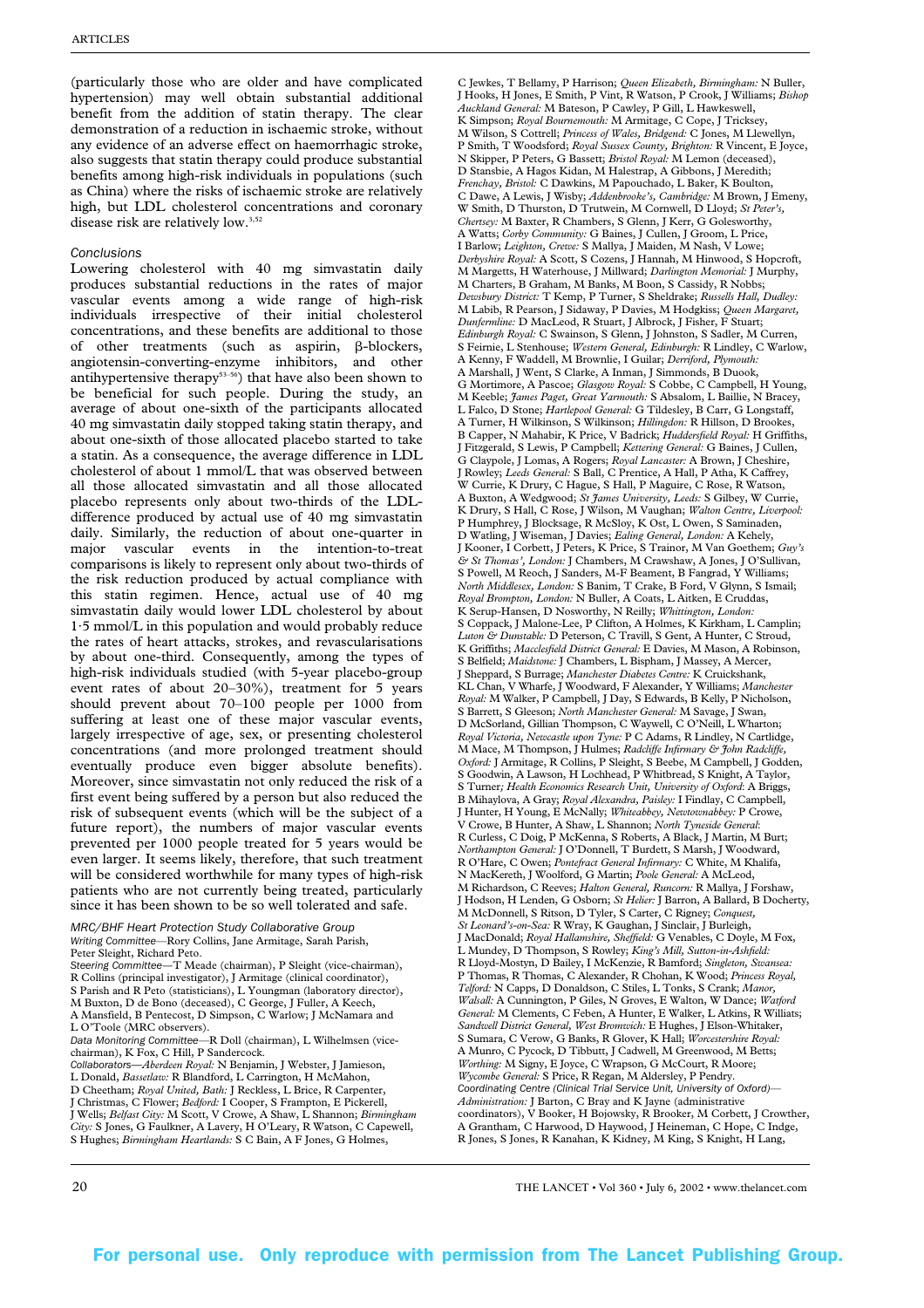C Marsden, C Mathews, G Mead (deceased), H Monaghan, K Murphy, A Naughton, A Owers, A Peto, C Peto, S Pickworth, G Pocklington, A Radley, S Southren, K Szumczyk, R Tong, E Wincott; *Clinical support and outcome adjudication:* J Armitage and R Collins (study coordinators), A Keech and S MacMahon (piloting and planning), C Baigent, L Bowman, K Burbury, Z Chen, R Clarke, S Dunachie, V Frighi, M Landray, E Lau, C Sudlow, C Turnbull; *Statistics and computing:*  S Parish and R Peto (statisticians), P Harding, M Lay and K Wallendszus (computing coordinators), N Bruce, A Charles, A Cody, N Goodwin, R Greenlaw, B Hauer, P McCabe, A Palmer, A Rowe, S Wilson, A Young, A Young; *Laboratory:* L Youngman (laboratory director), S Clark, K Kourellias and M Radley (laboratory coordinators), K Bhamra, L Buckingham, M Bradley, T Chavagnon, B Chukwarah, C Colominas, S Crowley, K Emmens, S Edwards, J Gordon, J Hill, A Lee, C Lennon, M McAteer, N Miller, S Norris, H Priestley, J Taylor, J Wintour, M Yeung; *Nurse monitors and trainers:* S Beebe, M Campbell, J Fitzgerald, J Godden, A Lawson, S Lewis, H Lochhead, M McDonnell, M Nash, P Whitbread.

#### *Conflict of interest statement*

The Clinical Trial Service Unit has a staff policy of not accepting honoraria or other payments from the pharmaceutical industry, except for the reimbursement of costs to participate in scientific meetings. Coordinating centre members of the writing committee (R Collins, J Armitage, S Parish, R Peto) have, therefore, only had such costs reimbursed. P Sleight has received honoraria and costs for participating in meetings.

*Acknowledgments* The most important acknowledgment is to the participants in the study, and to the doctors, nurses, and administrative staff in hospitals and general practices throughout the UK who assisted with its conduct. The study was funded by the UK Medical Research Council, the British Heart Foundation, Merck & Co (manufacturers of simvastatin: J Tobert, R Tomiak, J Young, A Tate, E John, F Walker, G Warner) and Roche Vitamins Ltd (manufacturers of the vitamins: R Salkeld, E Stöcklin, M Wahl). This report is dedicated to Gale Mead (1943-2001), who helped keep the study and the investigators together.

# References

- Jacobs D, Blackburn H, Higgins M, et al, for participants in the conference on low cholesterol:mortality associations. Report of the conference on low blood cholesterol:mortality associations. *Circulation* 1992; **86:** 1046–60.
- Stamler J, Vaccaro O, Neaton JD, Wentworth D, for the Multiple Risk Factor Intervention Trial Research Group. Diabetes, other risk factors and 12-yr cardiovascular mortality for men screened in the multiple risk factor intervention trial. *Diabetes Care* 1993; **16:** 434–44.
- 3 Chen J, Campbell TC, Li J, Peto R. Diet, life-style and mortality in China. Oxford: Oxford University Press, 1990 (updated at www.ctsu.ox.ac.uk).
- 4 Chen Z, Peto R, Collins R, et al. Serum cholesterol concentration and coronary heart disease in population with low cholesterol concentrations. *BMJ* 1991; **303:** 276–82.
- 5 Szatrowski TP, Peterson AV, Shimizu Y, et al. Serum cholesterol, other risk factors, and cardiovascular disease in a Japanese cohort. *J Chron Dis* 1984; **7:** 569–84.
- 6 Scandinavian Simvastatin Survival Study Group. Randomised trial of cholesterol lowering in 4444 patients with coronary heart disease: the Scandinavian simvastatin survival study (4S). *Lancet* 1994; **344:** 1383–89.
- Shepherd J, Cobbe SM, Ford I, et al, for the West of Scotland Coronary Prevention Study Group. Prevention of coronary heart disease with pravastatin in men with hypercholesterolemia. *N Engl J Med* 1995; **333:** 1301–07.
- 8 Sacks FM, Pfeffer MA, Moye LA, et al, for the Cholesterol and Recurrent Events Trial Investigators. The effect of pravastatin on coronary events after myocardial infarction in patients with average cholesterol levels. *N Engl J Med* 1996; **335:** 1001–09.
- The Post Coronary Artery Bypass Graft Trial Investigators. The effect of aggressive lowering of low-density lipoprotein cholesterol levels and low-dose anticoagulation on obstructive changes in saphenous-vein coronary-artery bypass grafts. *N Engl J Med* 1997; **336:** 153–62.
- 10 The Long-term Intervention with Pravastatin in Ischaemic Disease (LIPID) Study Group. Prevention of cardiovascular events and death with pravastatin in patients with coronary heart disease and a broad range of initial cholesterol levels. *N Engl J Med* 1998; **339:** 1349–57.
- 11 Downs JR, Clearfield M, Weis S, et al, for the AFCAPS/TexCAPS Research Group. Primary prevention of acute coronary events with lovastatin in men and women with average cholesterol levels: results of AFCAPS/TexCAPS. *JAMA* 1998; **279:** 1615–22.
- 12 Armitage J, Collins R. Need for large scale randomised evidence about

lowering LDL cholesterol in people with diabetes mellitus: MRC/BHF heart protection study and other major trials. *Heart* 2000; **84:** 357–60.

- 13 Bandyopadhyay S, Bayer AJ, O'Mahony MS. Age and gender bias in statin trials. *Q J Med* 2001; **94:** 127–32.
- 14 Waters DD, Hsue PY. Low-density-lipoprotein cholesterol goals for patients with coronary disease: treating between the lines. *Circulation* 2001; **104:** 2635–37.
- 15 EUROASPIRE I and II Group. Clinical reality of coronary prevention guidelines: a comparison of EUROASPIRE I and II in nine countries. *Lancet* 2001; **357:** 995–1001.
- 16 Muldoon MF, Manuck SB, Matthews KA. Lowering cholesterol concentrations and mortality: a quantitative review of primary prevention trials. *BMJ* 1990; **301:** 309–14.
- 17 Oliver MF. Might treatment of hypercholesterolaemia increase noncardiac mortality? *Lancet* 1991; **1:** 1529–31.
- 18 Davey Smith G, Pekkanen J. Should there be a moratorium on the use of cholesterol lowering drugs? *BMJ* 1992; **304:** 431–34.
- 19 Newman TH, Hulley SB. Carcinogenicity of lipid-lowering drugs. *JAMA* 1996; **275:** 55–60.
- 20 Muldoon MF, Manuck SB, Mendelsohn AB, Kaplan JR, Belle SH. Cholesterol reduction and non-illness mortality: meta-analysis of randomised clinical trials. *BMJ* 2001; **322:** 11–15.
- 21 Weverling-Rijnsburger AWE, Blauw GJ, Lagaay AM, et al. Total cholesterol and risk of mortality in the oldest old. *Lancet* 1997; **350:** 1119–23.
- 22 Schatz IJ, Masaki K, Yano K, et al. Cholesterol and all-cause mortality in elderly people from the Honolulu Heart Program: a cohort study. *Lancet* 2001; **358:** 351–55.
- 23 MRC/BHF Heart Protection Study Collaborative Group. MRC/BHF Heart Protection Study of cholesterol-lowering therapy and of antioxidant vitamin supplementation in a wide range of patients at increased risk of coronary heart disease death: early safety and efficacy experience. *Eur Heart J* 1999; **20:** 725–41.
- 24 Heart Protection Study Collaborative Group. MRC/BHF Heart Protection Study of antioxidant vitamin supplementation in 20 536 high-risk individuals: a randomised placebo-controlled trial. *Lancet* 2002; **360:** 23–33.
- 25 Prior MJ, Prout T, Miller D, Ewart R, Kumar D, and the ETDRS Research Group. C-peptide and the classification of diabetes mellitus patients in the early treatment diabetic retinopathy study: report number 6. *Ann Epidemiol* 1993; **3:** 9–17.
- 26 Lang JM, Buring JE, Rosner B, Cook N, Hennekens CH. Estimating the effect of the run-in on the power of the Physicians' Health Study. *Stat Med* 1991; **10:** 1585–93.
- 27 Friedewald T, Levy RI, Frederickson DS. Estimation of the concentration of low-density lipoprotein cholesterol in plasma, without use of the preparative ultracentrifuge. *Clin Chem* 1972; **6:** 499–503.
- 28 McNamara JR, Cole TG, Contois JH, Ferguson CA, Ordovas JM, Schaefer EJ. Immunoseparation method for measuring low-density lipoprotein cholesterol directly from serum evaluated. *Clin Chem* 1995; **41:** 232–40.
- 29 Jialal I, Hirany SV, Deveraj S, Sherwood TA. Comparison of an immunoprecipitation method for direct measurement of LDL cholesterol with beta-quantification (ultracentrifugation). *Am J Clin Pathol* 1995;. **104:** 76–81.
- 30 White SJ, Freedman LS. Allocation of patients to treatment groups in a controlled clinical study. *Br J Cancer* 1978; **37:** 849–57.
- 31 Peto R, Pike MC, Armitage P, et al. Design and analysis of randomized clinical trials requiring prolonged observation of each patient. II Analysis and examples. *Br J Cancer* 1977; **35:** 1–39.
- 32 Collins R, MacMahon S. Reliable assessment of the effects of treatment on mortality and major morbidity, I: clinical trials. *Lancet* 2001; **357:** 373–80.
- 33 Collins R, Keech A, Peto R, et al. Cholesterol and total mortality: need for larger trials. *BMJ* 1992; **304:** 1689.
- 34 Cholesterol Treatment Trialists' (CTT) Collaboration. Protocol for a prospective collaborative overview of all current and planned randomized trials of cholesterol treatment regimens. *Am J Cardiol* 1995; **75:** 1130–34.
- 35 Brown BG, Zhao X-Q, Chait A, et al. Simvastatin and niacin, antioxidant vitamins, or the combination for the prevention of coronary disease. *N Engl J Med* 2001; **345:** 1583–92.
- 36 West of Scotland Coronary Prevention Study Group. Influence of pravastatin and plasma lipids on clinical events in the West of Scotland Coronary Prevention Study (WOSCOPS). *Circulation* 1998; **97:** 1440–45.
- Sacks FM, Moyé LA, Davis BR, et al. Relationship between plasma LDL concentrations during treatment with pravastatin and recurrent coronary events in the Cholesterol and Recurrent Events trial. *Circulation* 1998; **97:** 1446–52.
- 38 Pedersen TR, Olsson AG, Faergeman O, et al. Lipoprotein changes

THE LANCET • Vol 360 • July 6, 2002 • www.thelancet.com 21